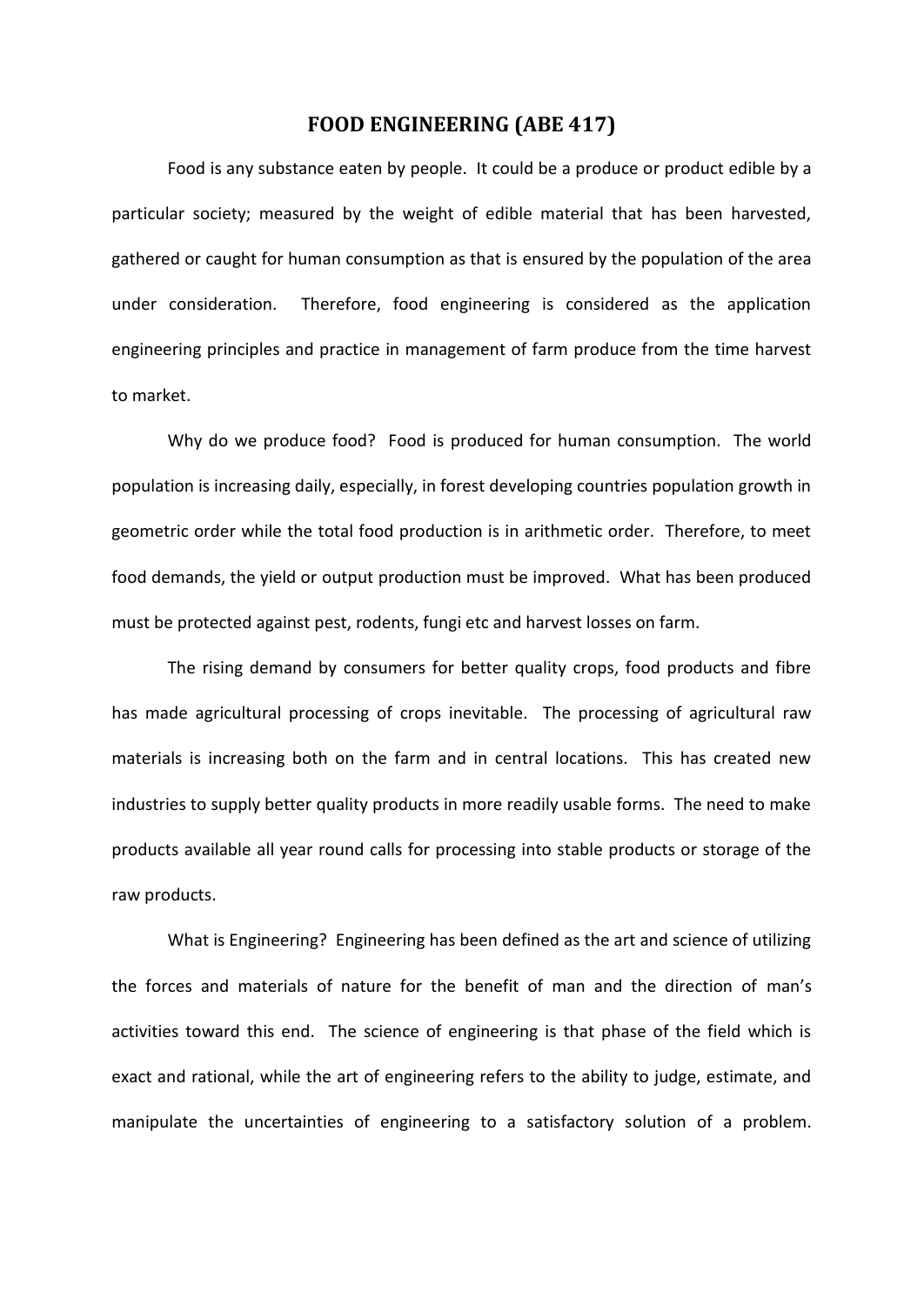Therefore, food engineering can be defined as the art and science of transformation of agricultural materials into final products or the conservation of material and products.

# **1.0 HEAT AND MASS TRANSFER**

Most food processes, such as cooking, pasteurization, sterilization, drying, evaporation, distillation, chilling, freezing etc. involve some sort of heat transfer. Most agricultural processes involve exchange of materials between different parts (phase) of the system, often combined with heating or cooling. Therefore, heat and mass transfer are based on essentially similar physical principles. Both processes obey laws that are, in principle, identical.

The basic laws of transport can be expressed in general terms as follows. The rate of transport (i. e. the quantity transported per unit time) is proportional to the driving force and inversely proportional to the resistance of the medium to the transport.

q = 
$$
\frac{dQ}{dt}
$$
 =  $\frac{f}{R}$  kf  $(k = \frac{1}{R})$ 

where  $q = dQ/dt$  = the rate of heat transfer,  $f =$  driving force,  $R =$  resistance of the medium to heat transfer and k = compliance or conductance of the medium to heat transfer. Generally, heat transfer is used in drying process.

Three conditions of heat transfer:

- (i) To provide energy for vapourization, distillation, drying, etc.
- (ii) To maintain desirable temperature for bacterial growths in fermentation of gari processing, making of potatoes chips, etc.
- (iii) To remove heat i. e. reduce the temperature to avoid undesirable temperature.

Heat transfer relates to the rate at which hear energy moves. Its motive force is temperature difference. Generally, heat flows from hot to cool medium.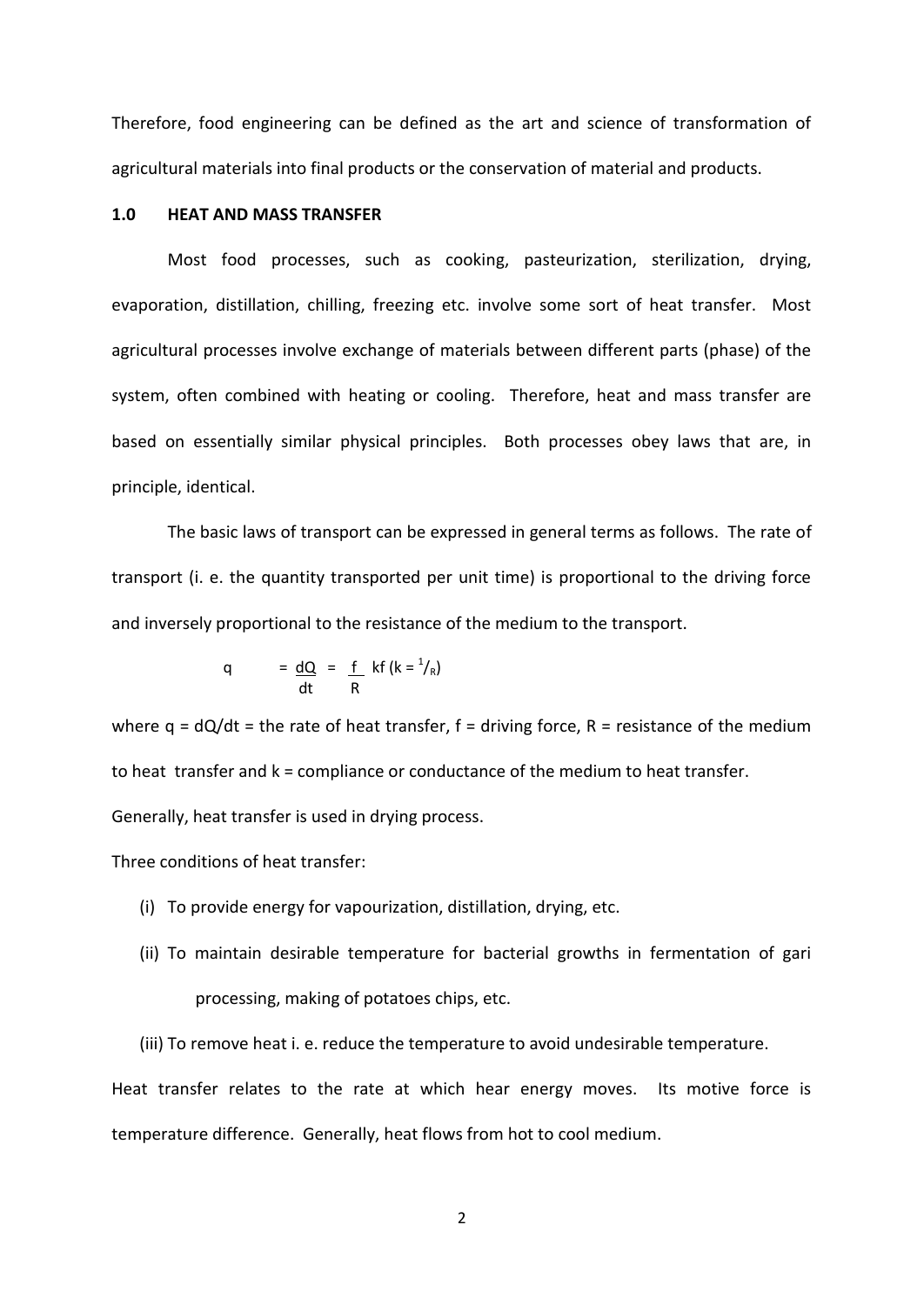#### *Mass Transfer*

Mass transfer may take place according to two mechanisms, by molecular flow or by forced convective flow. When there is a concentration gradient of the considered component between two points of the system, mass transfer is produced by molecular flow. However, when the entire mass moves from one point to another, the transfer is produced by forced convection flow.

According to the physical nature of the media, different situations can occur and the mass transfer is carried out by me or by both of the transport mechanisms considered.

- (i) When there is no concentration gradient of the considered component, and if the medium is a fluid, there can only be convective transport.
- (ii) When there is a concentration gradient of the component, and the medium is a fluid in repose, the mass transfer is carried out by molecular flow, due only to molecular diffusion (is a crystal of colorant in a beaker).
- (iii) When there is a concentration gradient and the medium is a fluid moving in a laminar regime, mass transfer is carried out by the two mechanisms (i.e. a colorant injected into of a tubing.

 flow  $\rightarrow$   $p \rightarrow q$ 

(iv) When the medium is a fluid in which there are turbulence and concentration gradients, the mechanisms of molecular and forced convention mass transport occur simultaneously.

#### *Mechanisms of heat and mass transfer*

Heat transfer occurs via three fundamental mechanisms: conduction, convection and radiation.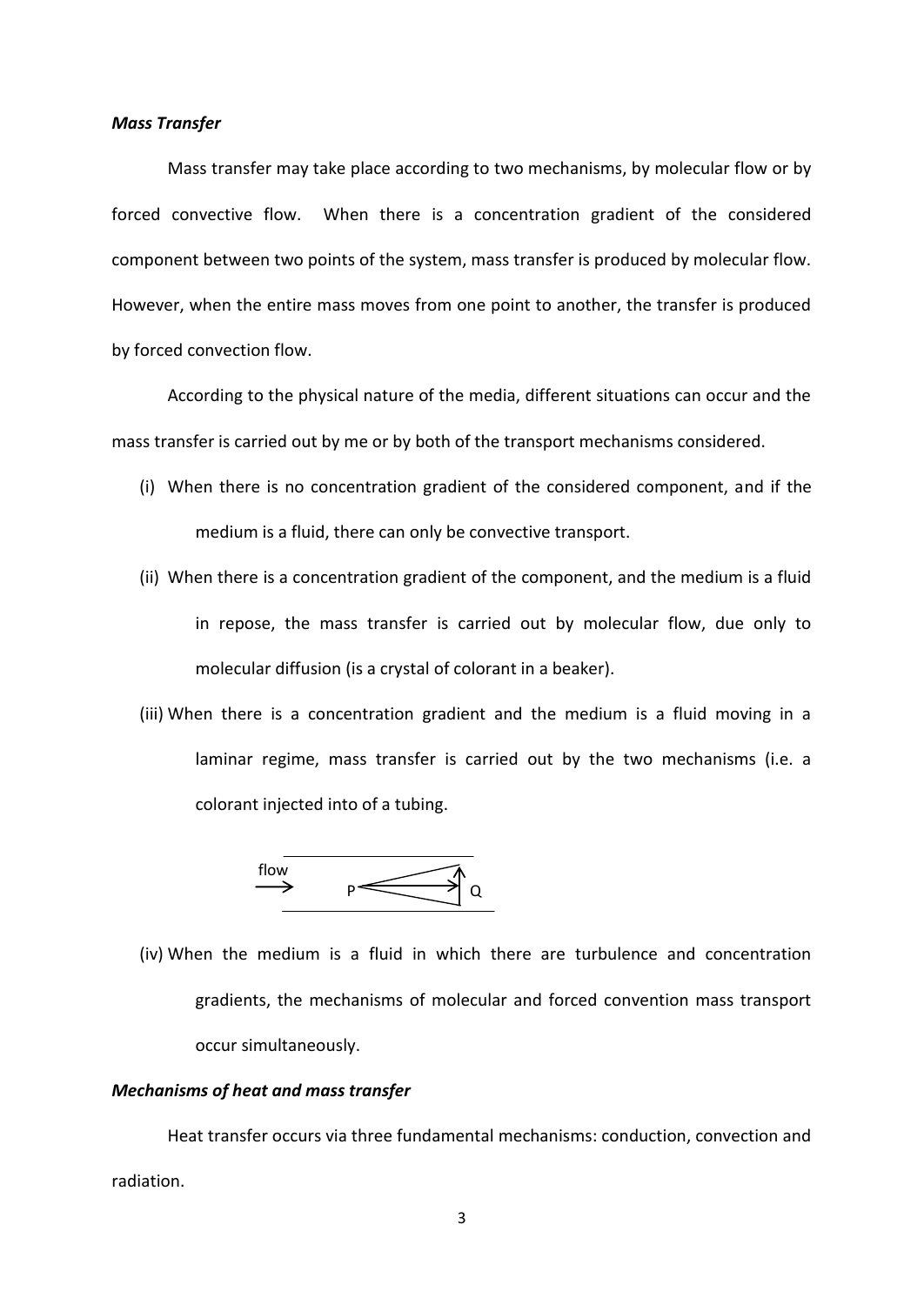Conduction refers to the transfer of heat through a stationary medium the mass transfer equivalent of conduction (conductive mass transfer) in molecular diffusion through a stationary medium.

Convection occurs when heat travels along with a moving fluid. In mass transfer, convection (convective, mass transfer) refers to a situation whereby molecular diffusion occurs simultaneously with the bulks flow.

Radiation is the transfer of heat in the form of electromagnetic radiation. Unlike conduction and convection, radiative heat transfer does not require the presence of a material medium between the two points.

In practice, more than one mechanism may be involved in a transfer process. The transfer and mode depends on mobility of the medium molecules, i.e. ability to vibrate, speed of molecular movement and heat direction. Heat could be uni-directional or multidirectional.

# *Fourier's Law of heat Conduction*

Assumptions:

(1) Temperature is uniform over surface and perpendicular to the direction of heat conduction



i.e. *The parallel plain surfaces are isothermal.*

(2) Temperature at any point does not vary with time i.e. rate of heat flow through successive surfaces are constant.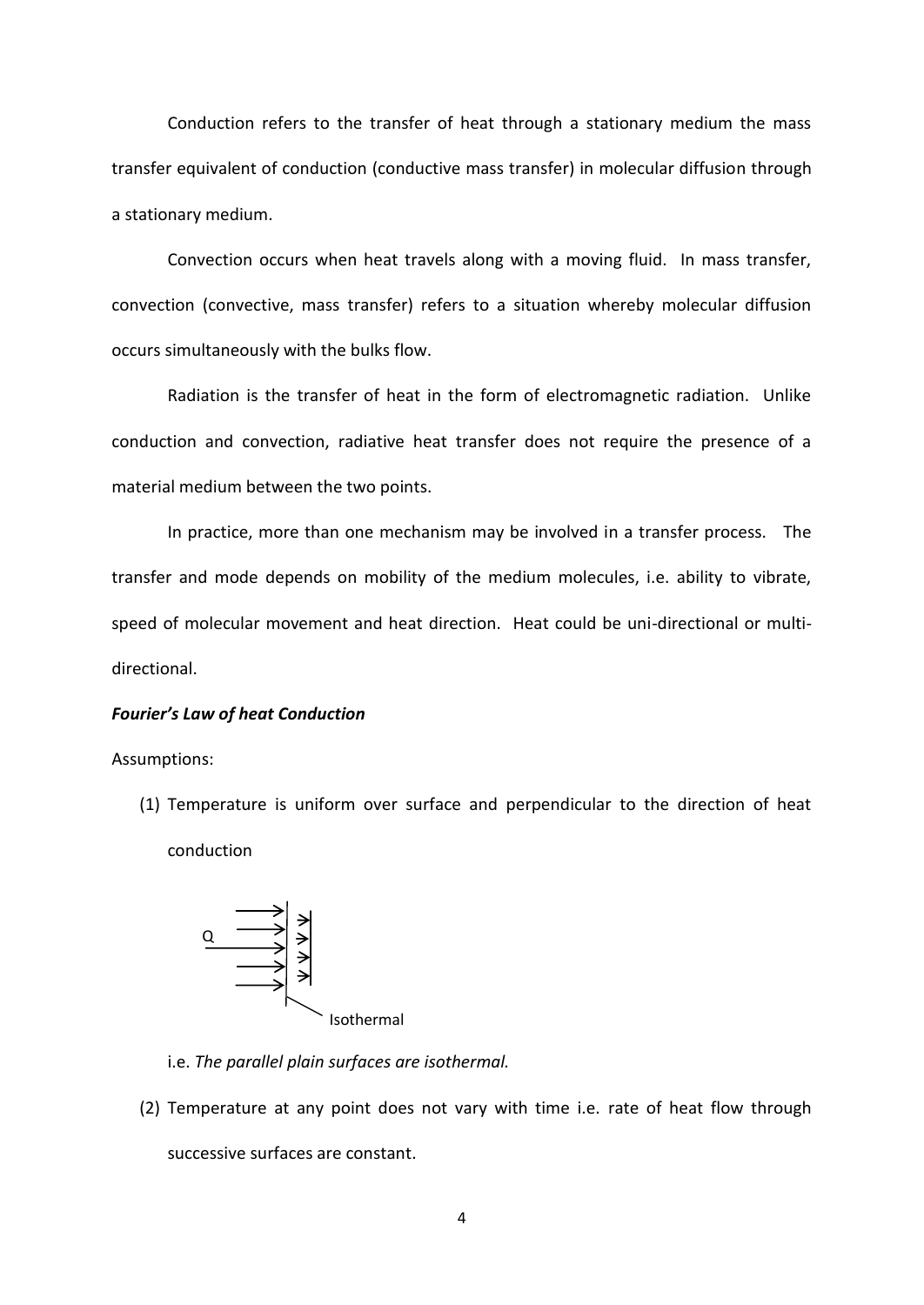

For uniform flow (steady-state), k is constant. Thus,

Q = - KA 
$$
\left(\frac{\delta t}{dx}\right)
$$
 \n................. (b)  
\n
$$
\int_{1}^{2} Qdx = \int_{1}^{2} - KAdt
$$
\n
$$
Q(x_{2} - x_{1}) = - KA(t_{2} - t_{1})
$$
\n
$$
Q = -\frac{KA(t_{2} - t_{1})}{x_{2} - x_{1}}
$$
\n(B)

# *The Fourier and Fick Laws*

In media with no considerable internal mobility (e.g. solids), heat travels by conduction and mass travels by molecular diffusion. These transfers are governed by fourier's and fick's laws respectively.

For heat transfer:

dQ = -k δT Adt δx (fourier's 1st law) ……………… (i) dmB = dB = D<sup>B</sup> δC<sup>B</sup> Adt δx (fick's 1st law) ……………… (ii)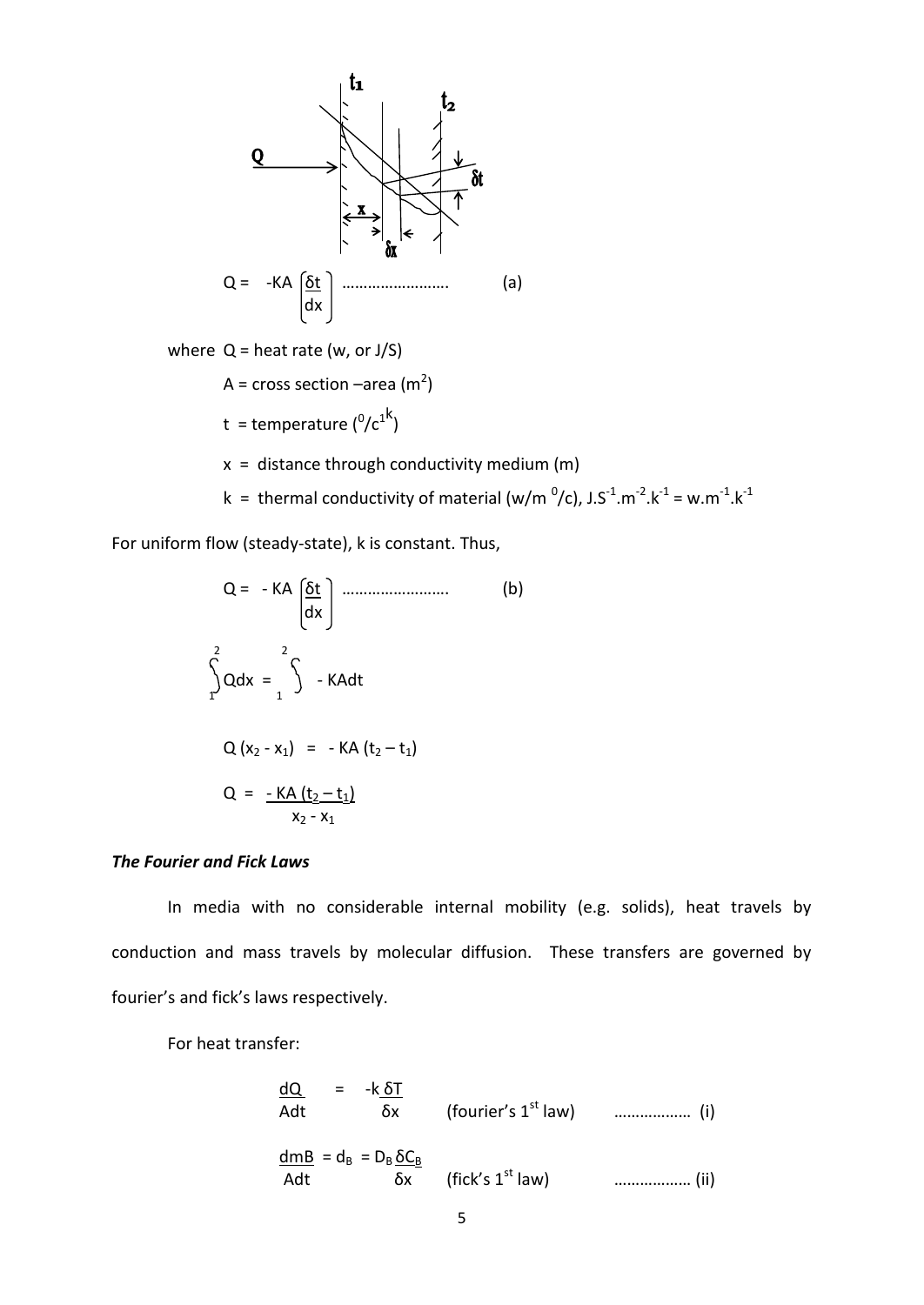Where t = time(s). M = mass of substance B transferred, mol,  $C_B$  = concentration of substance B, mol.m<sup>-3</sup>, D<sub>B</sub> = diffusivity (coefficient of diffusion) of molecular specious, B through the medium,  $m^2 \cdot s^{-1}$ .

At steady state, equations (i) and (ii) can re-write as:

<u>dQ</u> = <u>q</u> = -k<u>dT</u> Adt A dx  $\frac{\text{dmB}}{\text{g}}$  = J<sub>B</sub> = -D<sub>B</sub> <u>dC<sub>B</sub></u> Adt dx

The boundary conditions for the integration of equation (i) & (ii)

$$
T = T_1 \text{ and } C - C_1 \text{ at } x = x_1
$$

$$
T = T_2 \text{ and } C - 2 \text{ at } x = x_2
$$

Assuming K and  $D_B$  are constant

$$
q = Q = KA \underbrace{(t_2 - t_1)}_{x_2 - x_1}
$$
  

$$
m_B = m_B = D_B A \underbrace{(C_{2B} - C_{1B})}_{x_2 - x_1}
$$

*Example 1.* Calculate the rate of heat transfer through a 3 x 4m concrete wall. One face of 0.2m thick wall is at 22<sup>o</sup>C and the other face is at 35<sup>o</sup>C. The thermal conductivity of the concrete is  $1.1 \text{ w.m}^{-1} \text{.} k^{-1}$ .

*Solution*

$$
q = Q = KA \underbrace{(t_2 - t_1)}_{x_2 - x_1}
$$
  
= 1.1 x (3 x 4)  $\underbrace{35 - 22}_{0.2}$   
= 858w or J/S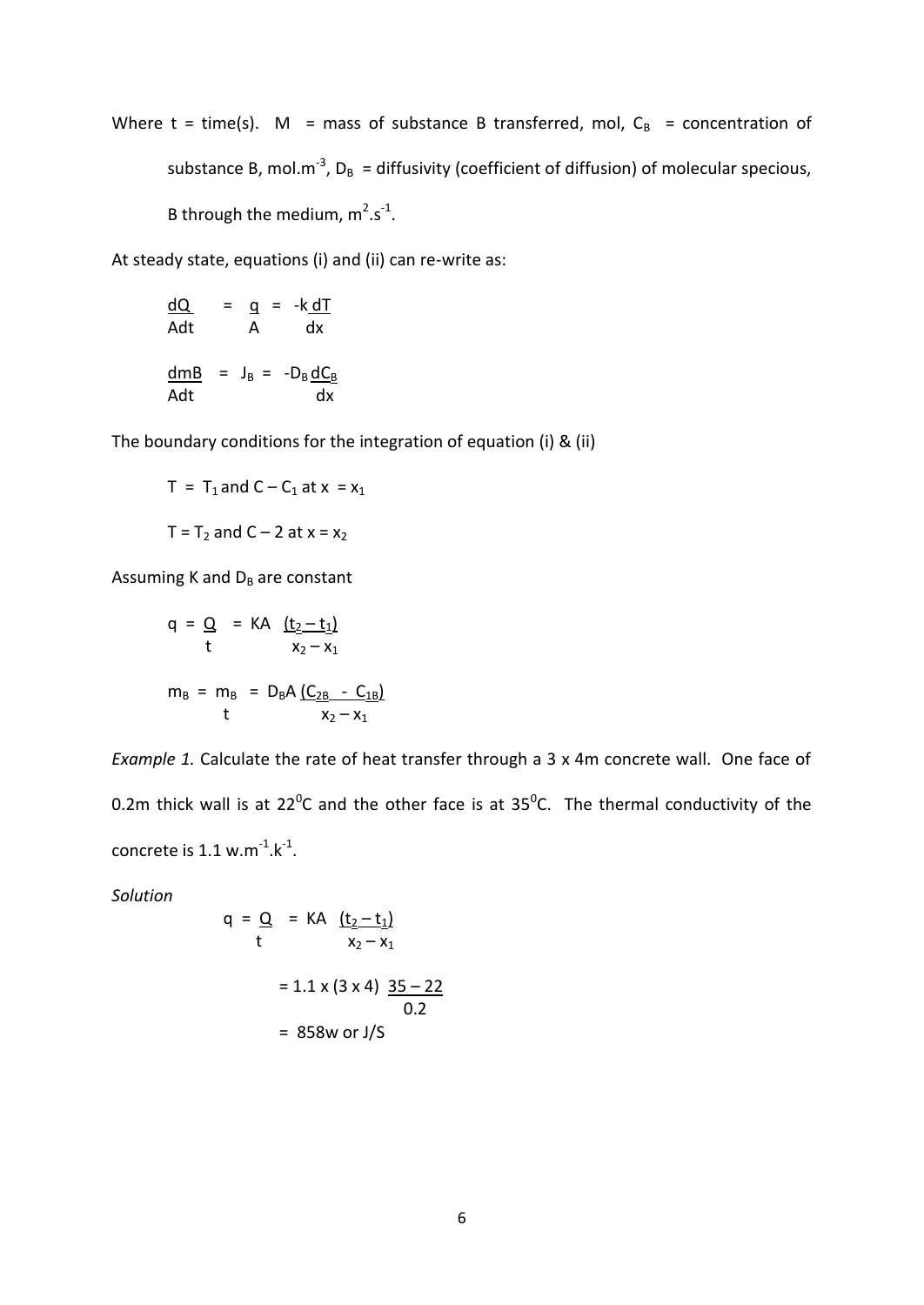| Material        | T(OC)     | $K(w.m^{-1}.k^{-1})$ | $\alpha(m^{2}.s^{-1})$     |
|-----------------|-----------|----------------------|----------------------------|
| Air             | 20        | 0.026                | $21 \times 10^{-6}$        |
| Air             | 100       | 0.031                | 33 x $10^{-6}$             |
| Water           | 20        | 0.599                | $0.14 \times 10^{-6}$      |
| Water           | 100       | 0.684                | $0.17\times10^{\text{-}6}$ |
| Ice             | $\pmb{0}$ | 2.22                 | $1.1 \times 10^{-6}$       |
| Milk            | 20        | 0.56                 | $0.14 \times 10^{-6}$      |
| Edible oil      | 20        | 0.18                 | $0.09 \times 10^{-6}$      |
| Apple           | 20        | 0.5                  | $0.14 \times 10^{-6}$      |
| Meat (lamb leg) | 20        | 0.45                 | $0.14 \times 10^{-6}$      |
| Stainless steel | 20        | 17                   | $4 \times 10^{-6}$         |
| Glass           | 20        | 0.75                 | $0.65\times10^{\text{-}6}$ |
| Copper          | 20        | 370                  | $100 \times 10^{-6}$       |
| Concrete        | 20        | 1.2                  | $0.65 \times 10^{-6}$      |

*Table 1.* Thermal conductivity and thermal diffusivity of some materials

# (*Source: Zeki Berk, 2009)*

Steady-state conductive heat and mass transfer processes

(a) Steady-state conduction through a single slab (two parallel wall)

 $K = constant$ 

Q = - KA 
$$
\frac{(t_2 - t_1)}{x_2 - x_1}
$$

(b) Steady-state conduction through a multilayer slab (composite wall)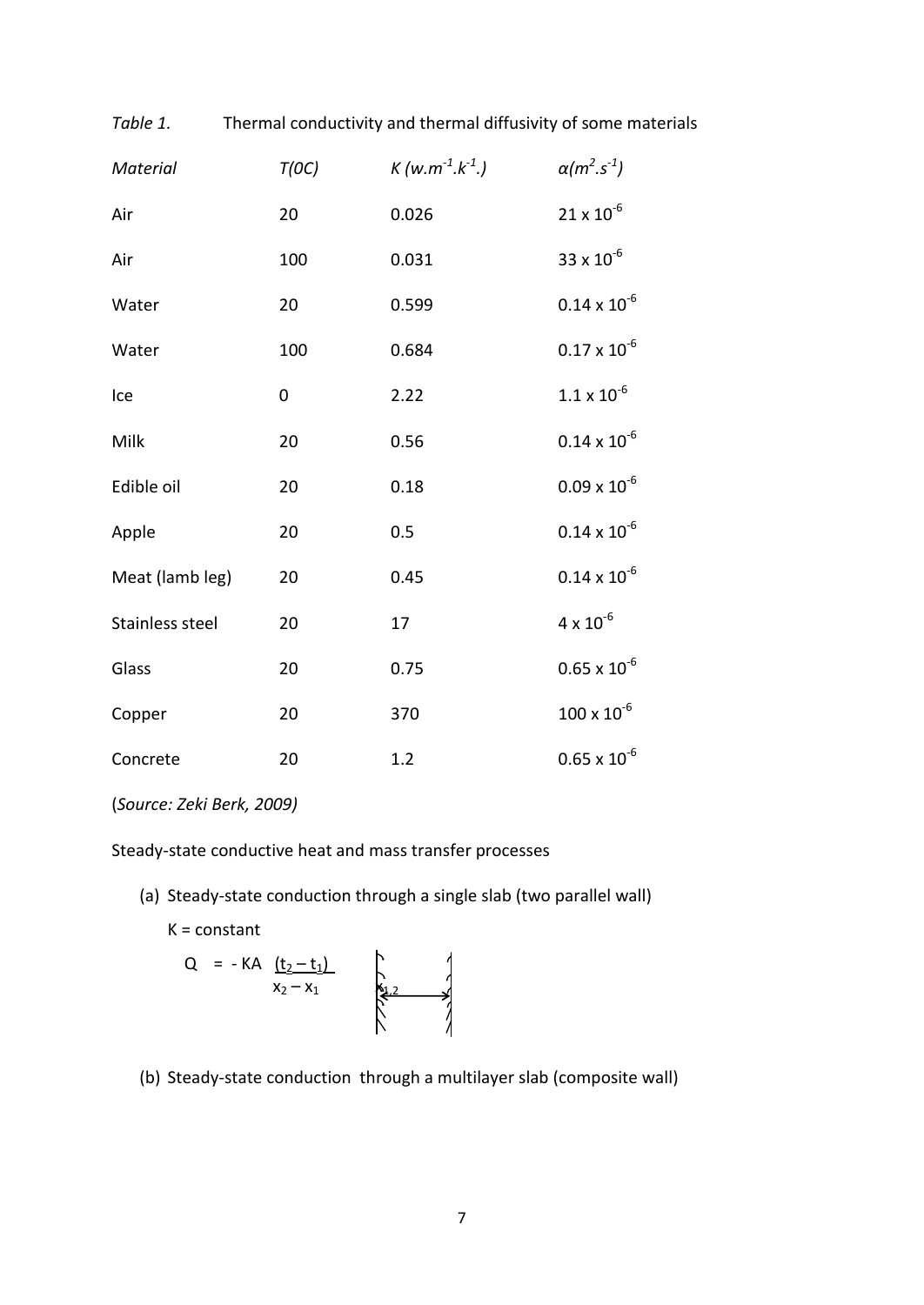

Heat flow through each component =  $q = Q/A$  = KA  $(\underline{t_4 - t_1})$  $X_4 - X_1$ 

$$
q = -K_{12} \underbrace{(t_2 - t_1)}_{X_{12}} = -K_{23} \underbrace{(t_3 - t_2)}_{X_{23}} = -K_{34} \underbrace{(t_2 - t_2)}_{X_{34}}
$$

This implies

 $(t_2 - t_1)$  =  $-gx_{12}$ ;  $(t_3 - t_2)$  =  $-gx_{23}$ ;  $(t_4 - t_3)$  =  $-gx_{34}$  $k_{12}$  k<sub>23</sub> k<sub>23</sub>

(c) Steady –state transfer through varying area:



Consider any cylindrical tube of thickness dr. Area of flow/unit length of t is 2πr and its

temperature gradient is  $\frac{dt}{dr}$ . Heat flow par unit length =

$$
q = -K\pi r \frac{dt}{dr}
$$

i.e. 
$$
q = K2\pi r \frac{dt}{dr}
$$

At steady flow state (unit length)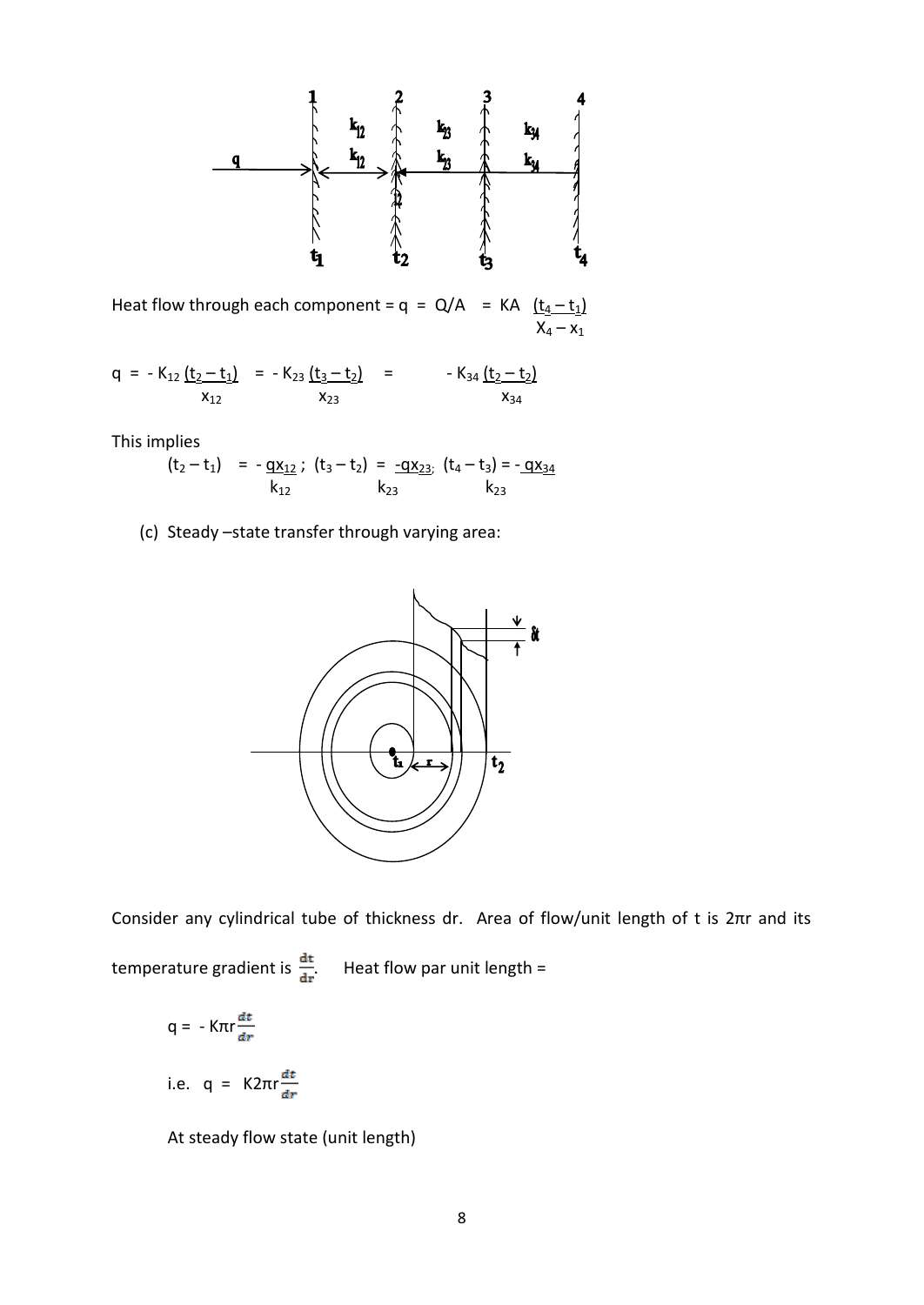$$
q \int \frac{dr}{r} = -K2\pi \int dt
$$
  
q ln r 1<sup>2</sup>, = -K2 $\pi$ (t<sub>2</sub>-t<sub>1</sub>)  

$$
q = -\frac{K2\pi (t_2 - t_1)}{\ln \frac{r^2}{r_1}}
$$

 $\therefore$  for the total length (L) of the tube

Q = 
$$
\frac{2\pi Lk(t_2 - t_1)}{Ln \frac{r^2}{r_1}}
$$

*Example 2:* A 5cm outside diameter steel pipe is carrying steam at  $150^{\circ}$ C, the pipe is insulated with a cylindrical shell of insulator 3cm thick ( $k = 0.03$ w.m<sup>-1</sup>.k<sup>-1</sup>). Calculate the rate of heat loss per meter of pipe length, if the temperature of the outer surface of the insulation is  $35^0$ C.

# *Solution:*

Assume the outer wall of the steel pipe is at the temperature of the steam.

$$
\frac{Q}{L} = q = \frac{2\pi k (t_2 - t_1)}{2\pi k (t_2 - t_1)} = 2\pi \times 0.03 \times \frac{150 - 35}{\ln(\frac{5.5}{2.5})}
$$
\n
$$
\ln \frac{r^2}{r_1}
$$
\n
$$
= 27.5 \text{w.m}^{-1}
$$
\n
$$
-(t_4 - t_1) = -(t_2 - t_1) - (t_3 - t_2) - (t_4 - t_3)
$$
\n
$$
-(t_4 - t_1) = q \left(\frac{x_{12} + x_{23} + x_{34}}{k_{12} + k_{23} + k_{34}}\right)
$$
\n
$$
q = k \left(\frac{t_4 - t_1}{k_1}\right)
$$

Generally,

$$
q = u(t_4 - t_1)
$$

 $(x_4 - x_1)$ 

where  $u = \frac{k}{x_{41}} \Rightarrow (t_4 - t_1) = q \cdot \frac{1}{u}$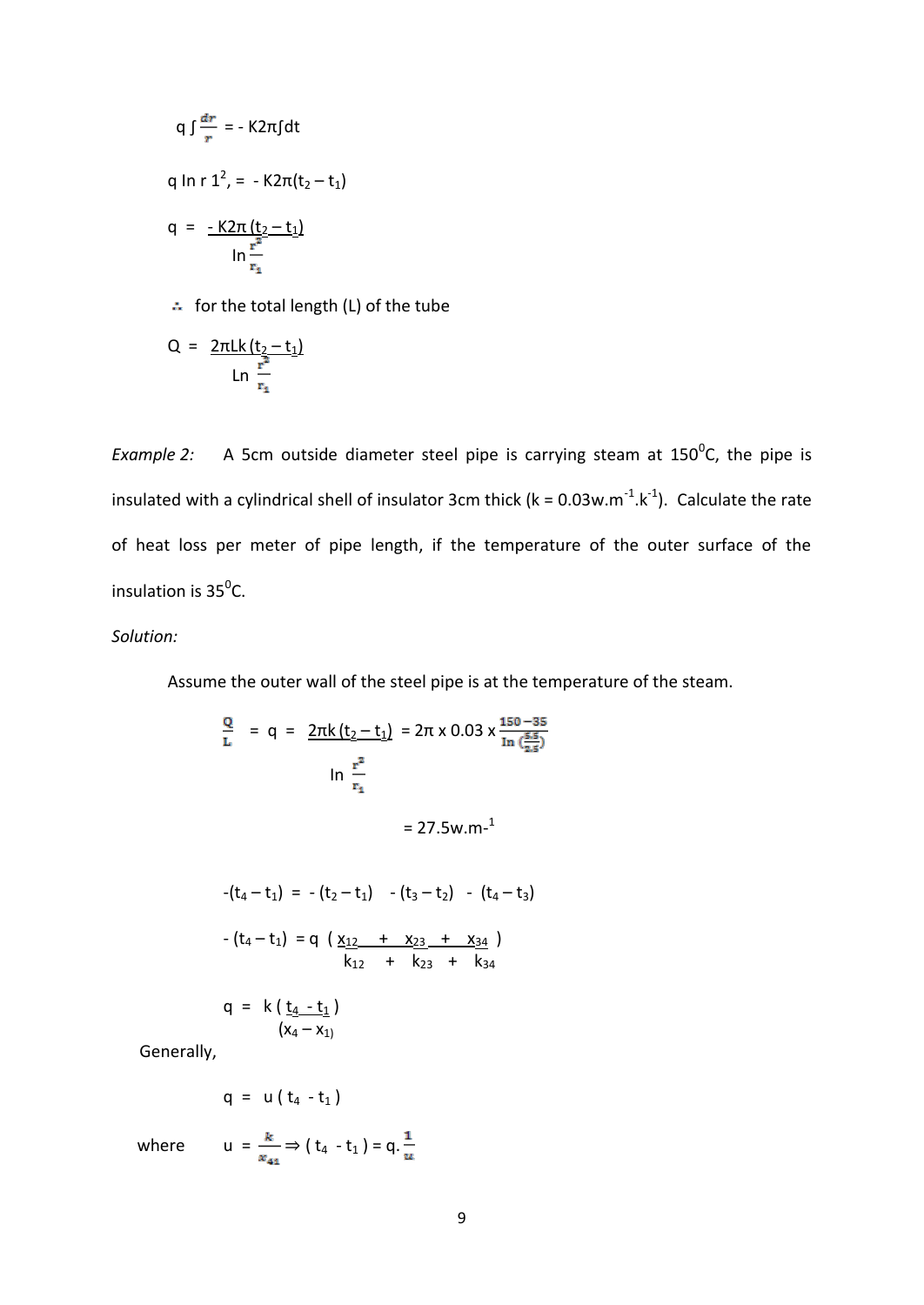$$
\therefore \qquad \frac{1}{u} = \frac{x_{12}}{k_{12}} + \frac{x_{23}}{k_{23}} + \frac{x_{34}}{k_{34}}
$$

u = overall heat transfer coefficient

$$
\frac{1}{u} = \frac{2}{k} \frac{\Delta x}{k}
$$
  
Q = -AU (t<sub>4</sub> - t<sub>1</sub>)

*Example 3:*

The external wall of a cold storage room is made of 3 layers, as follows, from the inside out:

- (a) Stainless steel sheet, 2mm thick ( $k = 15$  w.m<sup>-1</sup>.k<sup>-1</sup>)
- (b) Thermal insulation, 80mm thick ( $k = 0.03$  w.m<sup>-1</sup>.k<sup>-1</sup>)
- (c) Concrete, 150mm thick ( $k = 1.300$  w.m<sup>-1</sup>.k<sup>-1</sup>)

The inside face is at -18<sup>0</sup>C. The outside is at 20<sup>0</sup>C. Calculate the heat flux through the wall and the temperature at the insulator – concrete interface.

#### *Solution:*

The total thermal resistance of the is

$$
U = \frac{x}{k} = \frac{x_1}{k_1} + \frac{x_2}{k_2} + \frac{x_3}{k_3} = \frac{0.002}{15} + \frac{0.08}{0.03} + \frac{0.15}{1.3} = 0.13 \times 10^{-3} + 2.67 + 0.11
$$
  
\n
$$
\approx 2.78 \text{ m}^2 \cdot \text{k} \cdot \text{w}^{-1}
$$

$$
Q = \frac{T_4 - t_1}{u} = \frac{20 - (-18)}{2.78} = 13.67 \text{ w.m}^{-2}
$$

Since stainless sheet is a good conductor, the thermal resistance is negligible and since the same flux crosses the layers, the temperature T at the insulator concrete interface can be calculated.

$$
q = 13.67 = \frac{0.03 \{T^1 - (-18)\}}{0.08} = \frac{K_{\text{insulator}} (T_1 - t_{\text{inside}})}{x_{\text{ insulator}}}
$$

 $T = 0.08 \times 13.67/0.03 = 18 = 18.5^{\circ}C$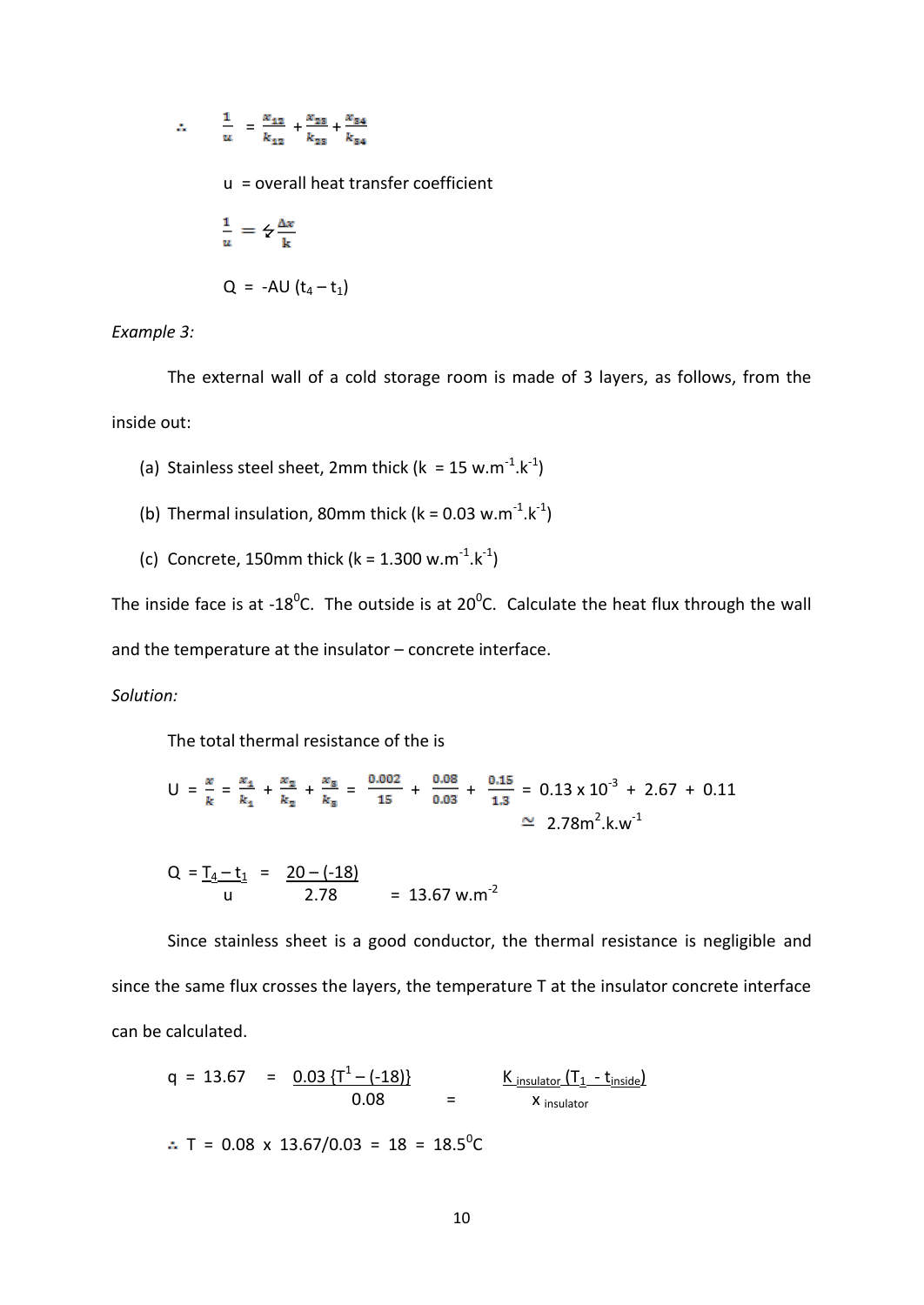**Exercise 1.** Find the rate of heat flow through asbestos partition in cool storage plant. The wall is 6m long, 4m wide and 100mm thick. The temperature of the two surfaces are maintained at  $30^0$ f and  $3^0$ f.

Solution:  
\nAsbestos  
\n
$$
\frac{100 \text{mm}}{31^0 \text{f}} \frac{1}{3^0 \text{f}}
$$
\n
$$
A = L \times B = (6 \times 4) \text{ m}^2 = 24 \text{ m}^2
$$
\n
$$
t_1 = \{(31 - 32) \frac{5}{g} + 273\} = {}^{0}\text{k} = 272.5 {}^{0}\text{k}
$$
\n
$$
t_2 = \{(3 - 32) \frac{5}{g} + 273\} {}^{0}\text{k} = 257.4 {}^{0}\text{k}
$$
\n
$$
Q = KA \underbrace{(t_2 - t_1)}_{x_{12}}
$$
\n
$$
= \underbrace{0.1845 \times 24 \ (272.5 - 257)}_{100/10^3}
$$
\n
$$
= \underbrace{0.1845 \times 24 \ (272.5 - 257)}_{0.1}
$$
\n
$$
= 668.3J.
$$

*Exercise 2.* The exterior wall of a cool room is 5m long and 3m high is built of 100mm thick concrete, 80mm of asbestos, 150mm of building bricks. Find the steady state heat transfer rate when the outside temperature is 80<sup>0</sup>f and the cool room is 0<sup>0</sup>f.

*Solution:*

| concrete      | asbestos      | bricks       |  |
|---------------|---------------|--------------|--|
| $\sim 100$ mm | $\vert$ 80mm  | 50mm         |  |
| $K_1 = 0.9$   | $k_2$ = 0.163 | $k_3$ = 0.35 |  |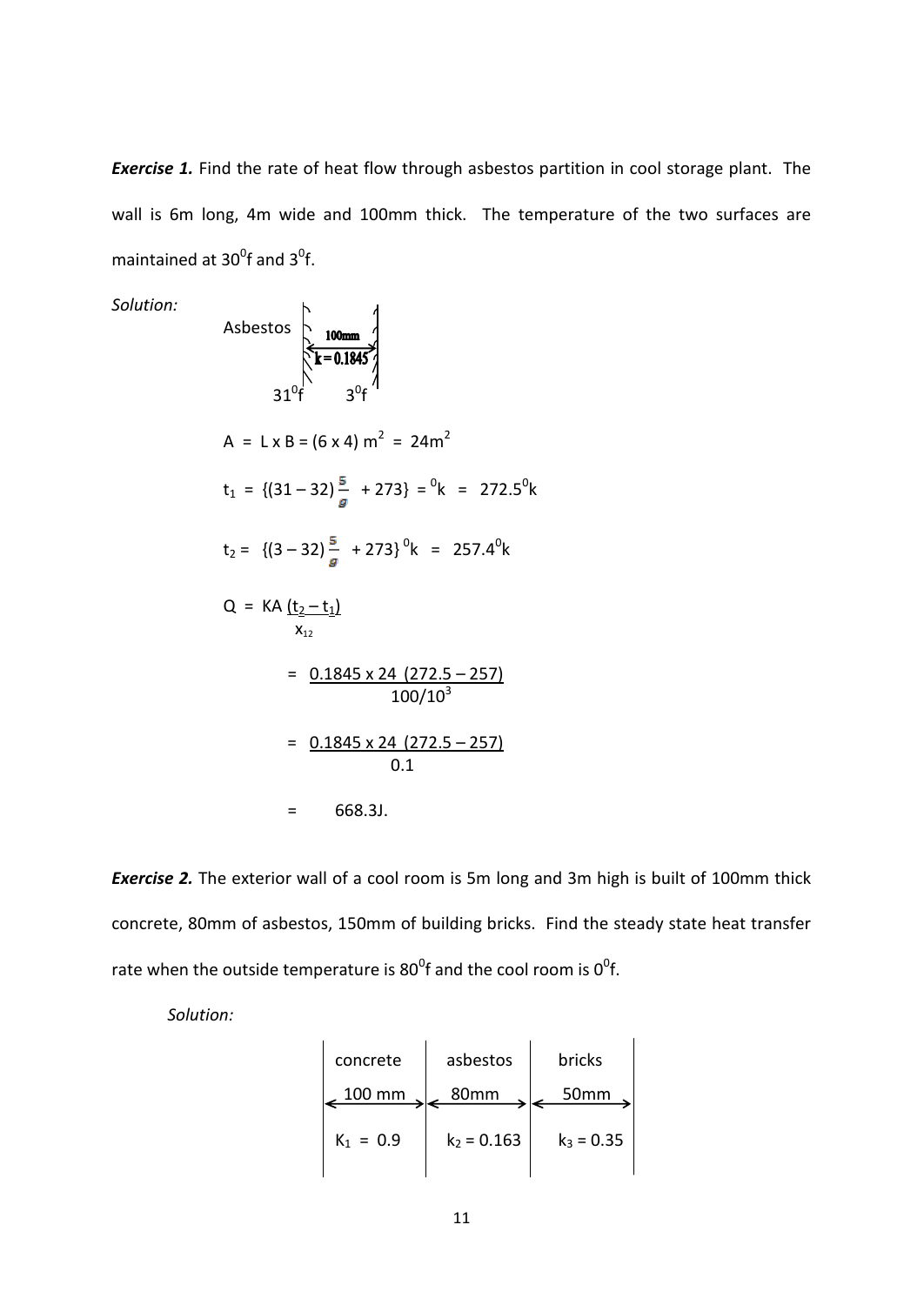q = u (t<sub>4</sub> - t<sub>1</sub>)  
\n
$$
\frac{1}{u} = \sum_{k}^{\Delta x} = \frac{100/10^{3}}{0.9} + \frac{80/10^{3}}{0.163} + \frac{50/10^{3}}{0.35}
$$
\n= 
$$
\frac{1.029}{10^{3}}
$$
\nu = 0.9718 × 10-3  
\nQ = Au (t<sub>4</sub> - t<sub>2</sub>)  
\nQ at A = 5 × 3 = 15m<sup>2</sup>  
\nt<sub>4</sub> = (80 - 32) $\frac{5}{g}$  + 273 =  
\nt<sub>1</sub> = (0 - 32) $\frac{5}{g}$  + 273 =  
\nQ = 15 × 0.9718 × 10<sup>3</sup>  
\nQ = 648.7J

 $t_1 = 80^0C$ 

**C**  $t_4 = 0^0$ f

# **Heat Requirements for Vaporization**

The energy, which must be supplied to vaporize the water at any temperature, depends upon this temperature. The quantity of energy required per kg of water is called the latent heat of vaporization, if it is from a liquid, 0 latent heat of sublimation if it is from a solid. The energy required to vaporize water under any given set of conditions can be calculated from the heats given in steam table as steam and water vapour are the same thing.

# *Exercise 3. Heat energy in air drying*

A food containing 80% water is to be dried at 100 $^{\circ}$ C down to moisture content of 10%. If the initial temperature of the food is  $21^{\circ}$ C, calculate the quantity of heat required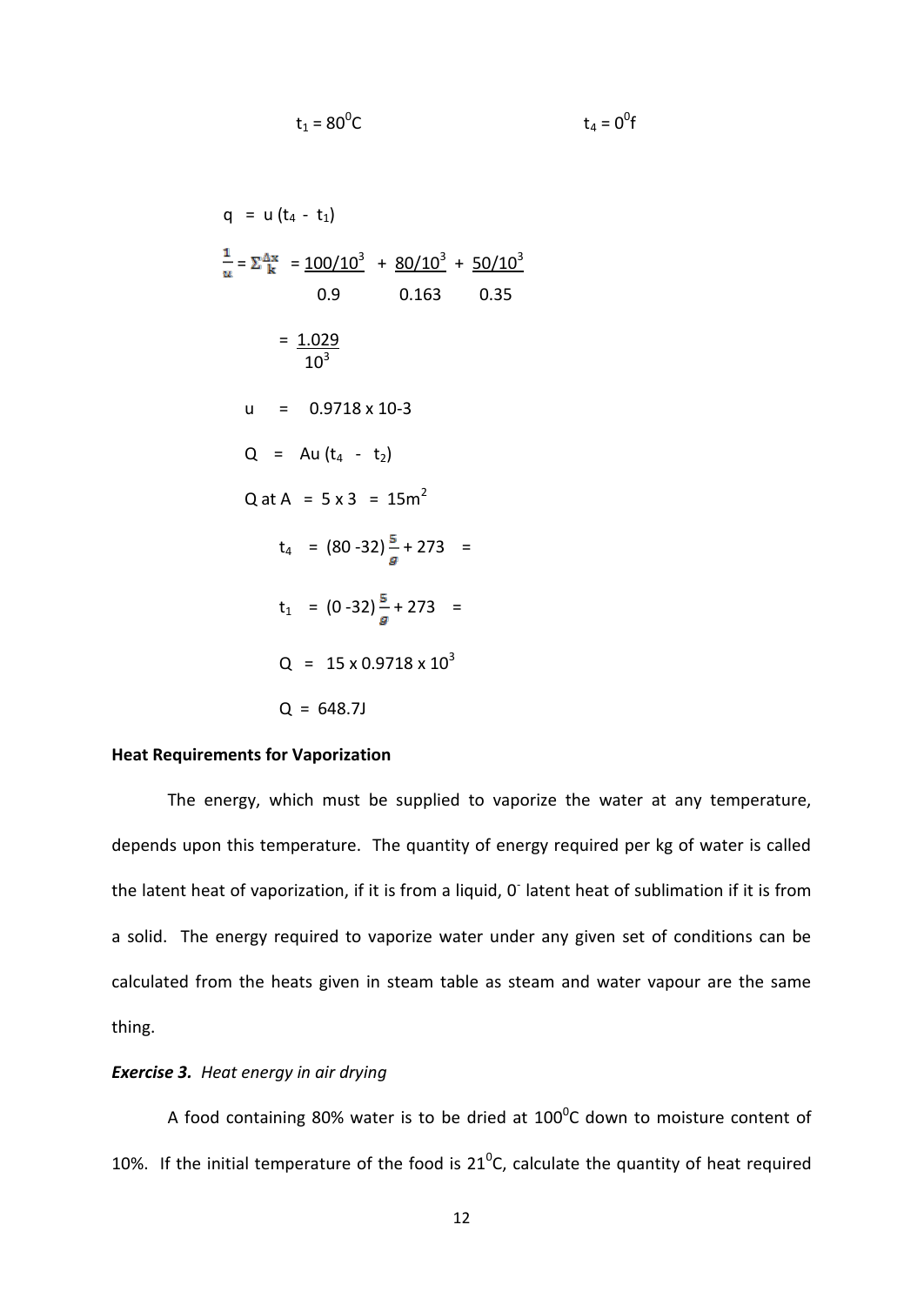per unit weight of the original material for drying under atmospheric pressure. The latent heat of vaporization of water at 100<sup>0</sup>C and at standard atmosphere pressure is 2257KJkg<sup>-1</sup>. The specific heat capacity of the food is 3.8 K.J  $kg^{-10}C^{-1}$  and water is 4.189KJkg<sup>-10</sup>C<sup>-1</sup>. Find also the energy requirement/kg water removed.

# *Solution*

Calculating for 1 kg food

Initial moisture = 80%

800g moisture are associated with 200g dry matter.

Final moisture = 10%,

100g moisture are associated with 900g dry matter,

Therefore (100 x 200)/900g = 22.2g moisture are associated with 200g dry matter.

1 kg of original matter must lose (800 – 22) g moisture =  $778g = 0.778kg$  moisture.

Heat energy required for 1 kg original material

= heat energy to raise temperature to 100<sup>0</sup>C + latent heat to remove water.

 $= (100 - 21) \times 3.8 + 0.778 \times 2257$ 

 $= 300.2 + 1755.9$ 

 $= 2056KJ$ 

Energy/kg water removed, as 2056KJ are required to remove 0.778kg of water.

 $= 2056/0.778$ 

 $= 2643KJ.$ 

*Exercise 4.* Using the same material as in *exercise 3,* if vacuum drying is to be carried out at 60<sup>0</sup>C under the corresponding saturation pressure of 20kPa abs ( $\Delta$  vacuum of 81.4 kPa), calculate the heat energy required to remove the moisture per unit weight of raw material.

Heat energy required per kg raw material: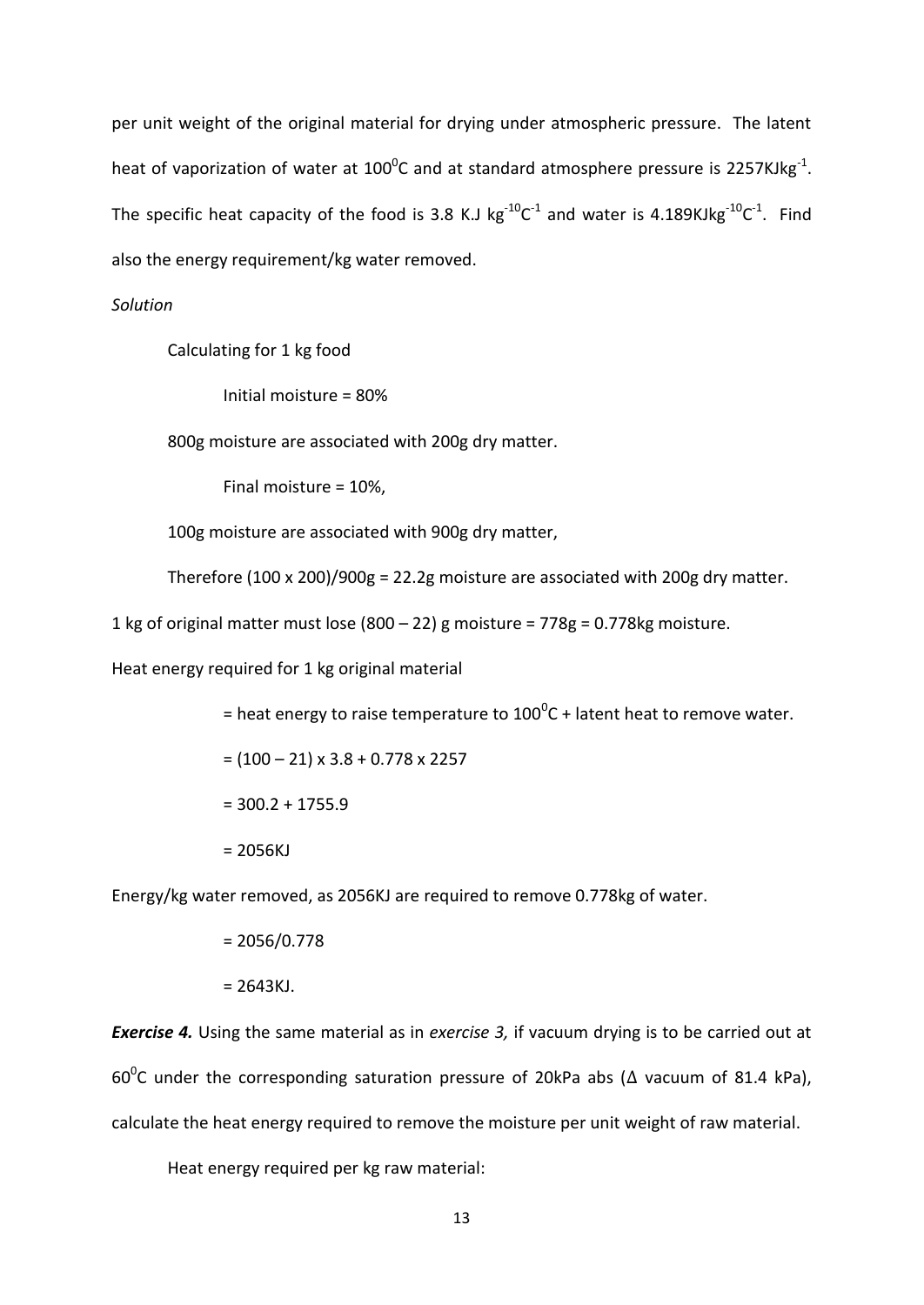= heat energy to raise temperature to 600C + latent heat of vaporization at 20kPa abs  $= (60 - 21) \times 3.8 + 0.778 \times 2358$  $= 148.2 + 1834.5$ 

 $= 1983$  K.J.

# **Heat Exchangers – design and application**

Heat exchangers are devices for the exchange of heat between two fluids separated by a heat conducting partition. They are used to heat or cool foods and their design and operation depend on the properties of the foods being processed and the degree of heating required. Heat exchangers are extensively used in the food industry for heating (e.g. pasteurizers), cooling (chilled water generators) and heat induced phase change (freezing, evaporation). Each one of the two fluids may be confined or unconfined (free), stagnant or flowing. The partition is a heat conducting solid wall, usually made of metal.

# *Overall Coefficient of heat transfer*

Consider heat exchange between two fluids A and B, separated by a heat conducting wall.



Assume  $T_A > T_B$ . Heat travels from A to B, through three thermal resistance in series:

- (i) The resistance to connective heat transfer from fluid A to the contact area of the wall.
- (ii) The resistance of the wall to conductive heat transfer
- (iii) The resistance to convective heat transfer from the wall surface to fluid B.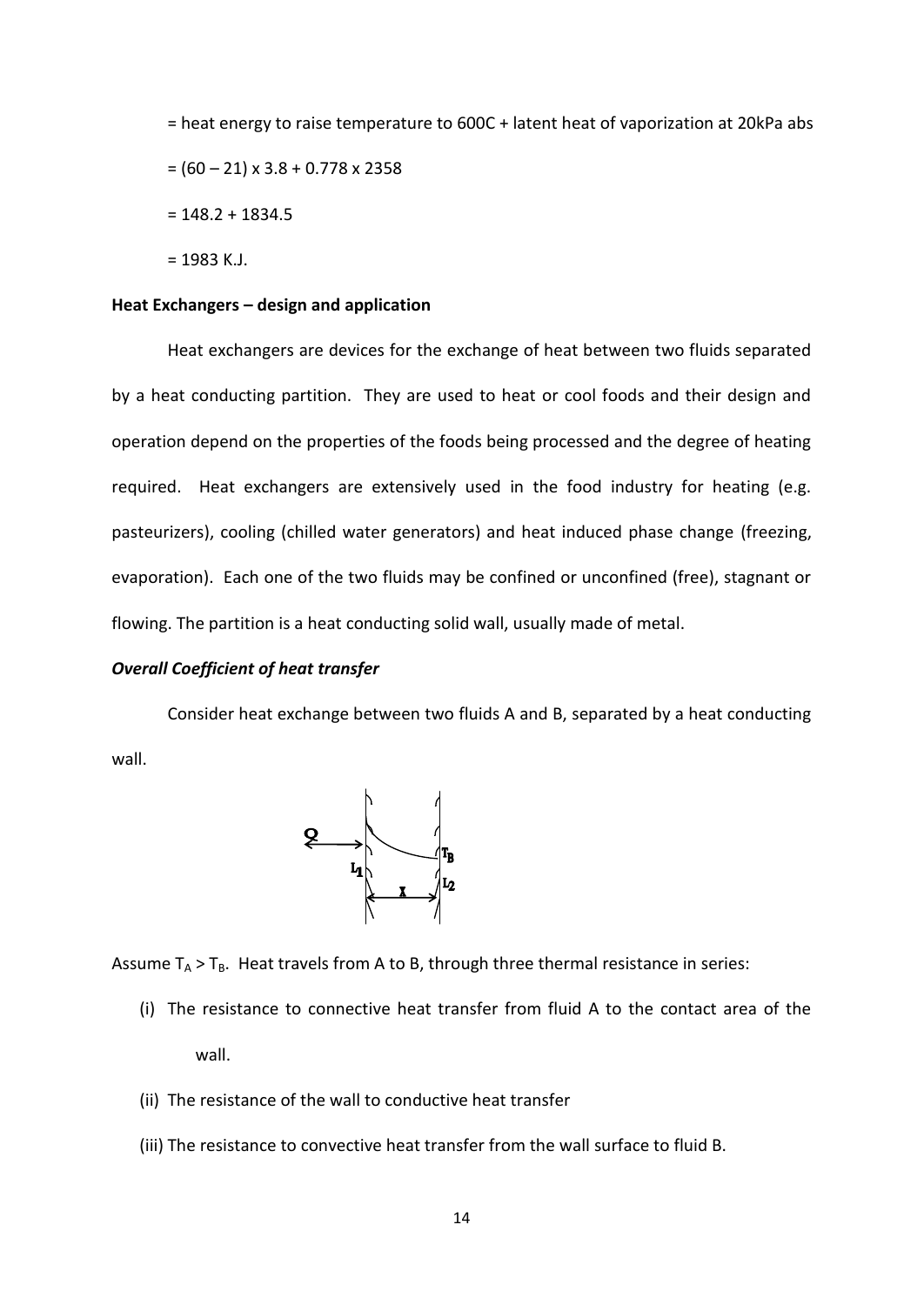The rate of heat transfer, given by the overall temperature difference  $T_A - T_B$  is:

Q = A 
$$
\frac{T_1 - T_2}{\frac{1}{h_1} + \frac{x}{h} + \frac{1}{h_2}}
$$

Where: A = heat transfer area,  $m^2$ 

 $h_1$ ,  $h_2$  = convection heat transfer coefficients on the side of A and B respectively.

w.m<sup>-2</sup>.  $k^{-1}$ 

 $T_1, T_2$  = bulk temperature of A and B respectively, K

 $x =$  thickness of the wall, m

k = thermal conductivity of the wall, w.m<sup>-2</sup>.  $k^{-1}$ .

An overall coefficient of heat transfer, u (w.m<sup>-2</sup>. k<sup>-1</sup>). Is defined as:

$$
\frac{1}{u} = \frac{1}{h_1} + \frac{x}{h} + \frac{1}{h_1}
$$

$$
\therefore Q = UA\Delta T
$$

*Factors Affecting Overall coefficient of heat transfer:*

(i) Properties of the two fluids i.e. flow conditions, flow pattern, geometry, physical

dimensions, the thickness.

(ii) Thermal conductivity of the wall.

The three resistances, usually not equal significance.

*Heat Exchange between flowing fluids*

In continuous heat exchangers, both fluids are in movement. There are three main

types of flow patterns: parallel, countercurrent and cross-flow.

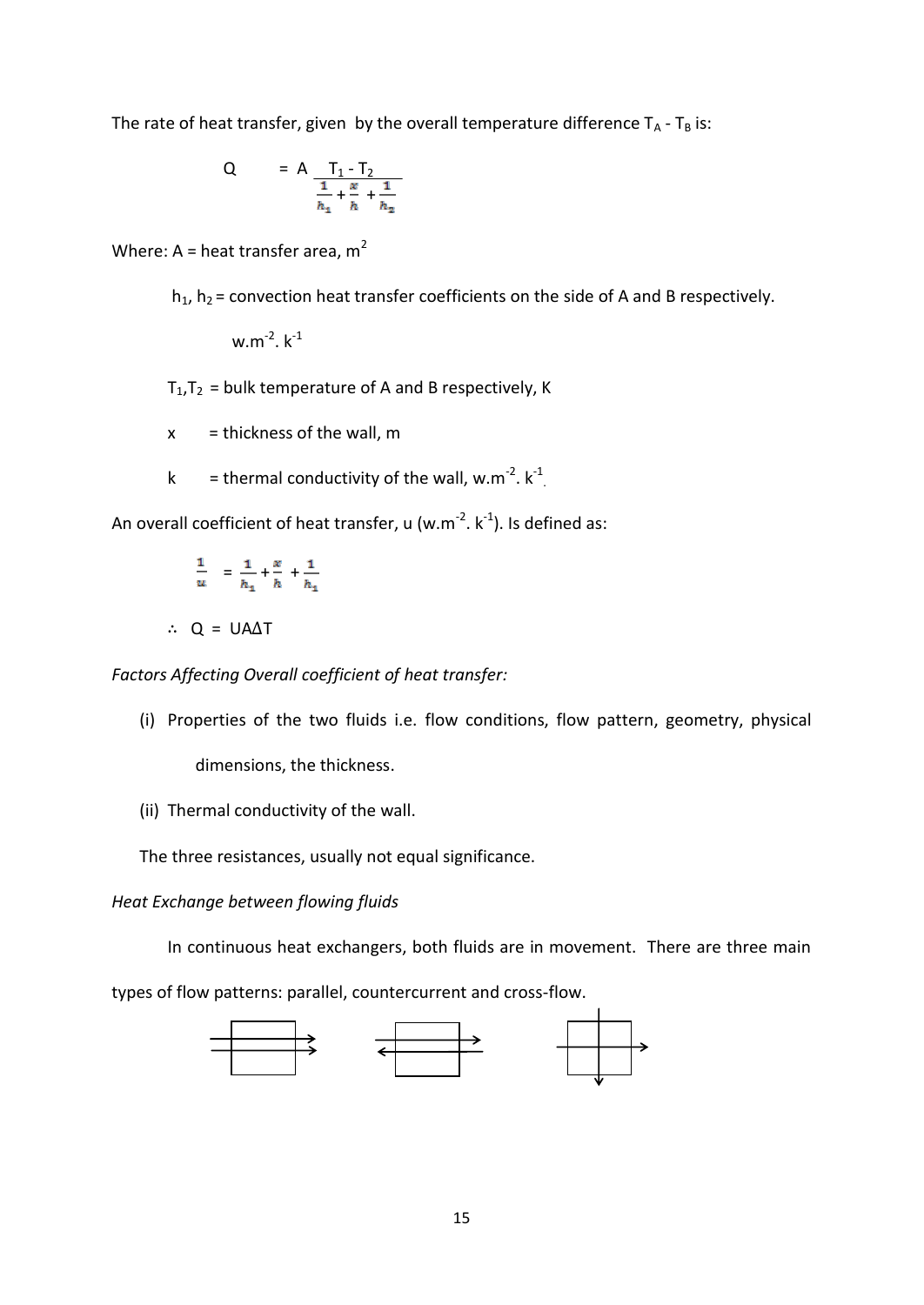Parallel and counter current flow are most common in liquid – to – liquid and liquid – to – condensing vapour heat exchange. As a result of flow, the temperature of each may drop from one point in the exchange to another.



The hot and cold fluids will be indexed h and c.

Energy balance

$$
dq = G1 (cP)c dTc
$$
  
 
$$
dq = -Cu (cP)h dTh
$$

where G = mass flow rate,  $kg.s^{-1}$  . Therefore the flow rates and the specific heats are constant.

$$
dq = u dA (T_u - T_c) = u dA \Delta T
$$
  

$$
\frac{d(\Delta T)}{dq} = \frac{d(\Delta T)}{dA \Delta T} = \frac{(\Delta T)_{2} - (\Delta T)_{1}}{q}
$$

Separating the variables and integrating between point 1 & 2 for the entire exchanger assuming constant u, gives.

$$
Q = uA \underbrace{\left(\Delta T_2\right) - \left(\Delta T_1\right)}_{\text{In } \frac{\left(\Delta T\right)_2}{\left(\Delta T_1\right)}}
$$

= Q = UA  $\Delta T_{ml}$  where  $\Delta T_{ml}$  is the expression in brackets.

*Example:*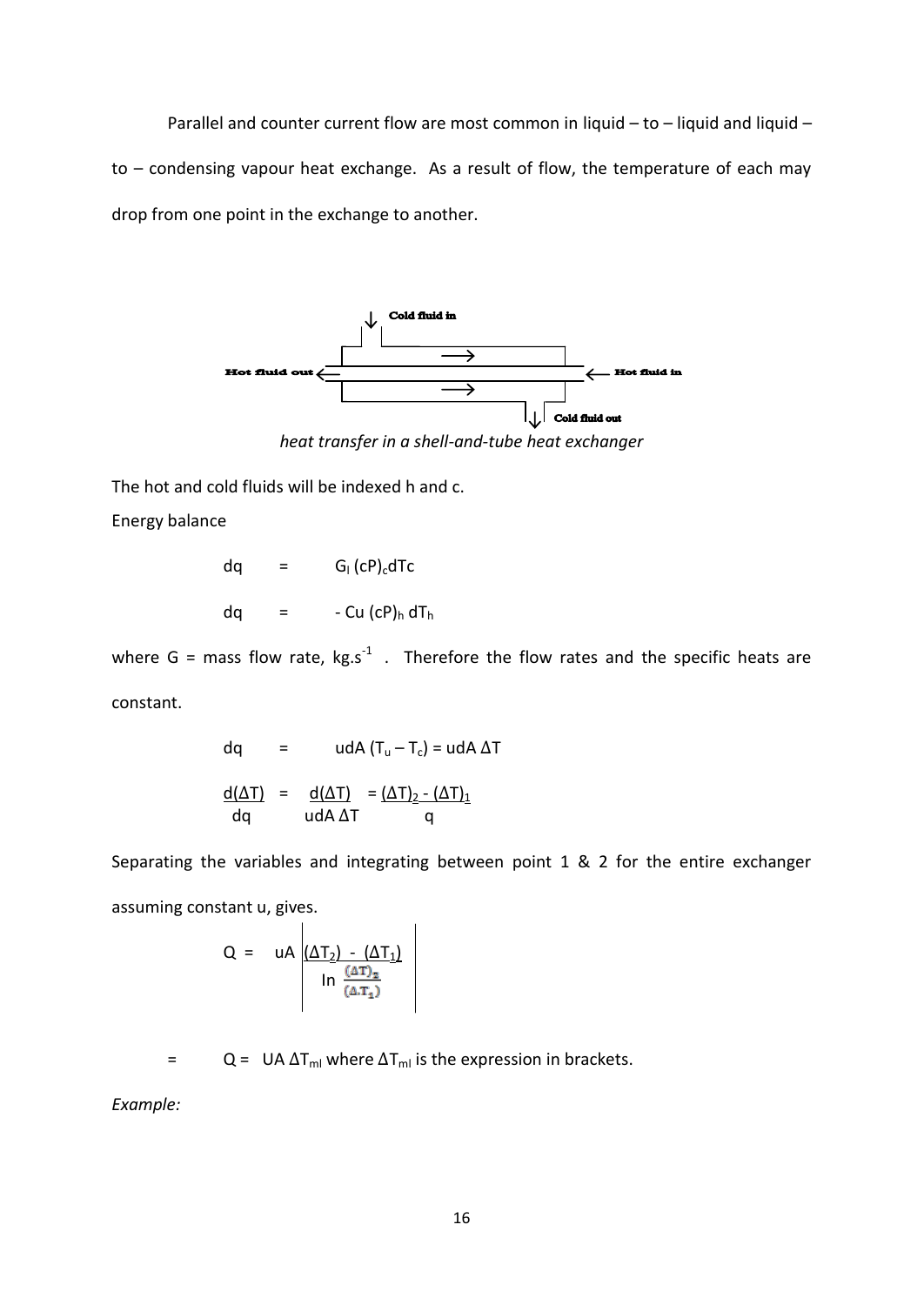A tubular heat exchanger will be used to heat tomato paste from 60 to 105<sup>0</sup>C, prior to holding, cooling and aseptic filling into drums. The exchanger consists of two concentric tubes. Tomato paste is pumped through the inner tube. Steam condenses at 110<sup>0</sup>C in the annular space. Calculate the required heat transfer area.

*Data:*

Tomato paste mass flow rate = 5000kg/h

Tomato paste specific heat: 3750j/kg.k

Convective heat transfer coefficient, tomato side:  $200W/m^2$ .k

Convective heat transfer coefficient, steam side:  $2000W/m<sup>2</sup>$ .k

Wall of tube (stainless steel). Thickness = 2mm; thermal conductivity = 15W/mk.

# *Solution:*

Q = UA 
$$
\Delta T_{ml}
$$
.  
\nQ =  $\frac{dm}{dt}$  C<sub>p</sub> (T<sub>2</sub> - T<sub>1</sub>) =  $\frac{5000}{3600}$  x 3750 x (105 - 60) = 2343 75 J/s  
\n $\frac{1}{u} = \frac{1}{hi} + \frac{1}{ho} + \frac{x}{k} = \frac{1}{200} + \frac{1}{20000} + \frac{0.002}{15} \approx \frac{1}{200}$   
\n $\therefore$  u = 200W/m<sup>2</sup>.k  
\n $\Delta T_{ml} = \frac{(\Delta T)_{2} - (\Delta T)_{1}}{\ln(\frac{\Delta T_{2}}{\Delta T_{1}})}$  =  $\frac{(110 - 105) - (110 - 60)}{\ln(\frac{110 - 105}{110 - 60})}$   
\n $\therefore$  A =  $\frac{Q}{UAT_{ml}}$  =  $\frac{234375}{200x16.6}$  = 70.6m<sup>2</sup>

# *Fouling*

In food processing plant, the efficiency of heat exchangers may be considerably reduced during operation, as a result of the deposition of various kinds of materials with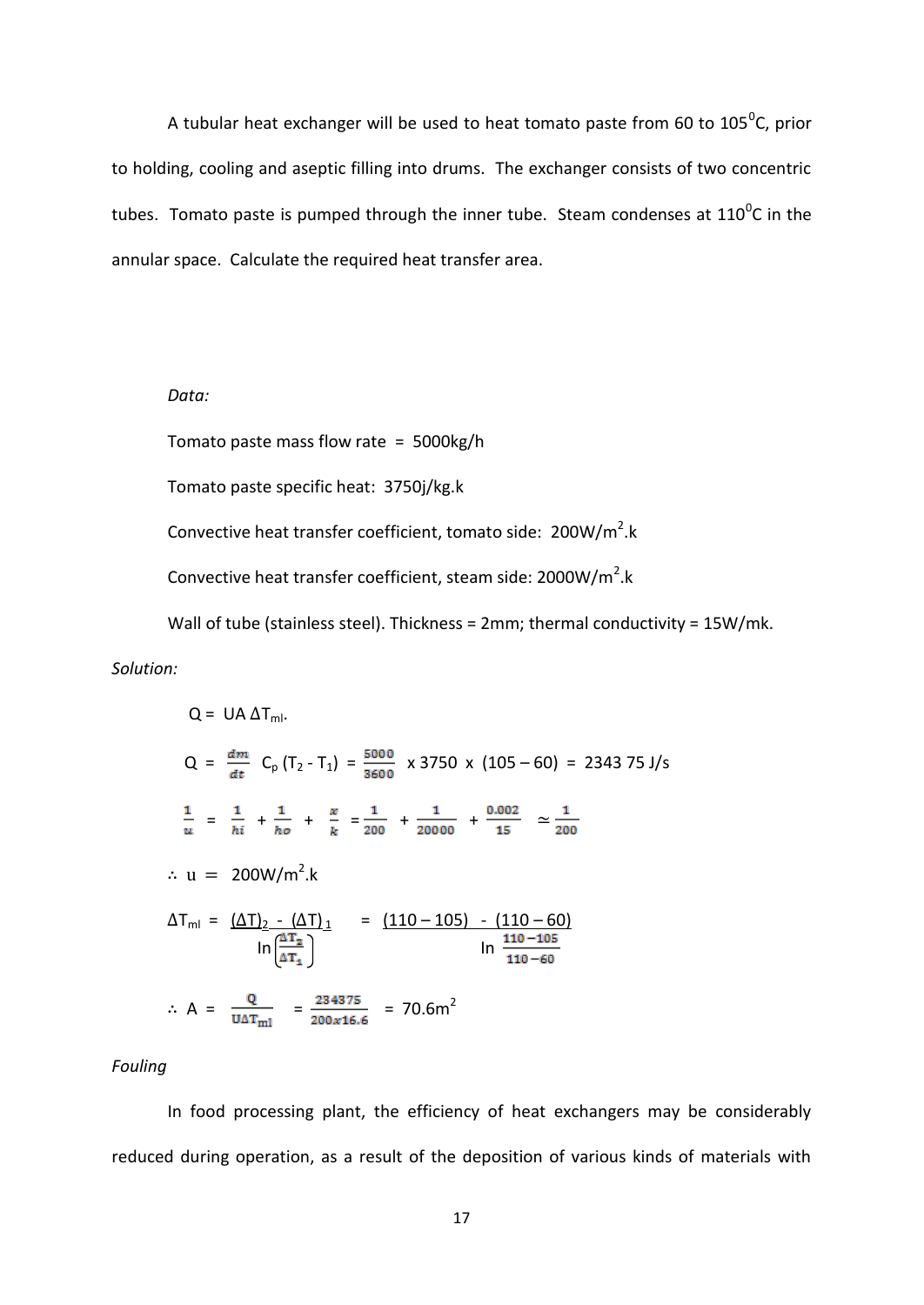relatively low thermal conductivity on the exchange surface. The nature of these materials depends on the fluids treated; denatured proteins in the case of milk, burnt pulp in the case of tomato juice, caramelized sugar in the case of syrups, scale in the case of hard water etc. In the food industry, fouling may also result in loss of product quality (burnt favor, dark specks all). Fouling often determines the maximum operation time between two interruptions for cleaning.

The resistance of the fouling film to heat transfer is simply added to the overall resistance. The building of fouling is often not uniform over the entire exchange surface. For example, the rate of deposition is higher in locations where flow is slower.

An approximate estimate of fouling resistance is given as:

$$
\frac{1}{u} = \frac{1}{u_0} + \beta t
$$

where  $u =$  overall heat transfer coefficient of the 'dirty' exchanger

 $u_0$  = overall heat exchange coefficient of the 'clean' exchanger

$$
\beta = \text{fouling factor } w^{-1} . m^2 . k^{-1} . s^{-1}
$$

 $t = times$ .

Application of heat exchanger in food process industry.

A few of the many heat exchanger type utilized in process industry are suitable for food applications.

(1) Tubular heat exchangers: the simple representative of this group consists of a pair of concentric tubes for ease of cleaning; the food product usually flows in the inner tube and the heating or cooling medium in the outer annular space.

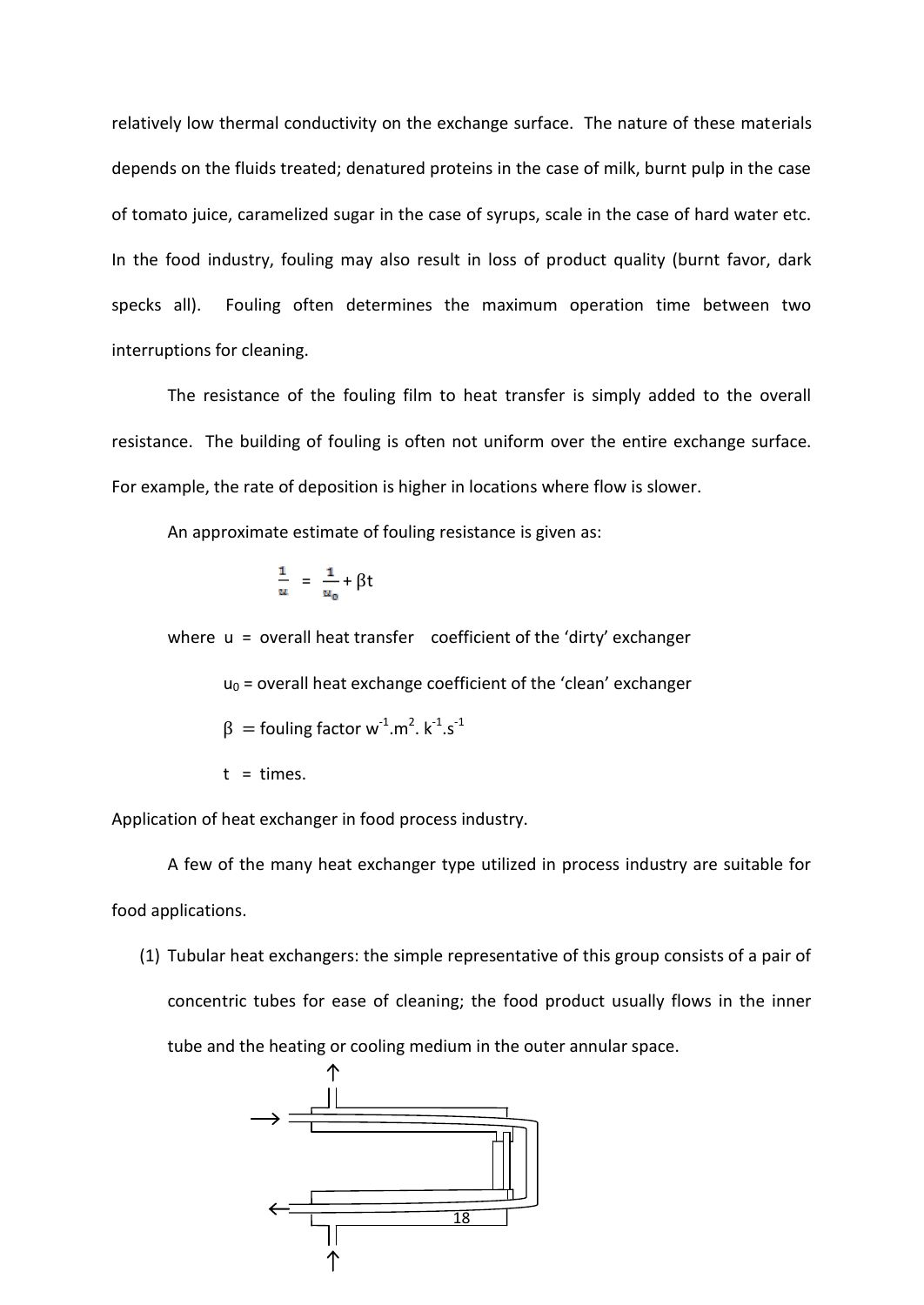### *Tubular heat exchanger*

- (2) Shell-and-tube exchangers: generally, consist of bundle or set of tubes contained in a shell and a supporting plate fastens the bundle. In this type of heat exchangers, one fluid circulates inside the tubes, and the other are circulates outside the tubes and inside the shell. Tubular heat exchangers are particularly suitable for heats or cooling highly viscous products and where relatively high pressures must be applied. They are therefore utilized for the bulk in-flow sterilization of products containing solid particles or for heat treatment and cooling of tomato paste prior to aseptic packaging.
- (3) Plate heat exchangers: they consist of a stack of corrugated thin metal plates, pressed together so as to form two continuous flow channels for the fluids exchanging heat. Gaskets are placed between the plates to prevent leakage.

The advantages of the plate heat exchangers:

- (i) Flexibility: the capacity can be increased or decreased by adding or removing plates.
- (ii) Sanitation: by opening the stack, both sides of the entire exchanger area are made accessible for cleaning and inspection.
- (iii) High heat transfer coefficient, due to increased turbulence in the narrow flow channel.
- (iv) Compactness: high exchanger surface to volume ratio

Disadvantages: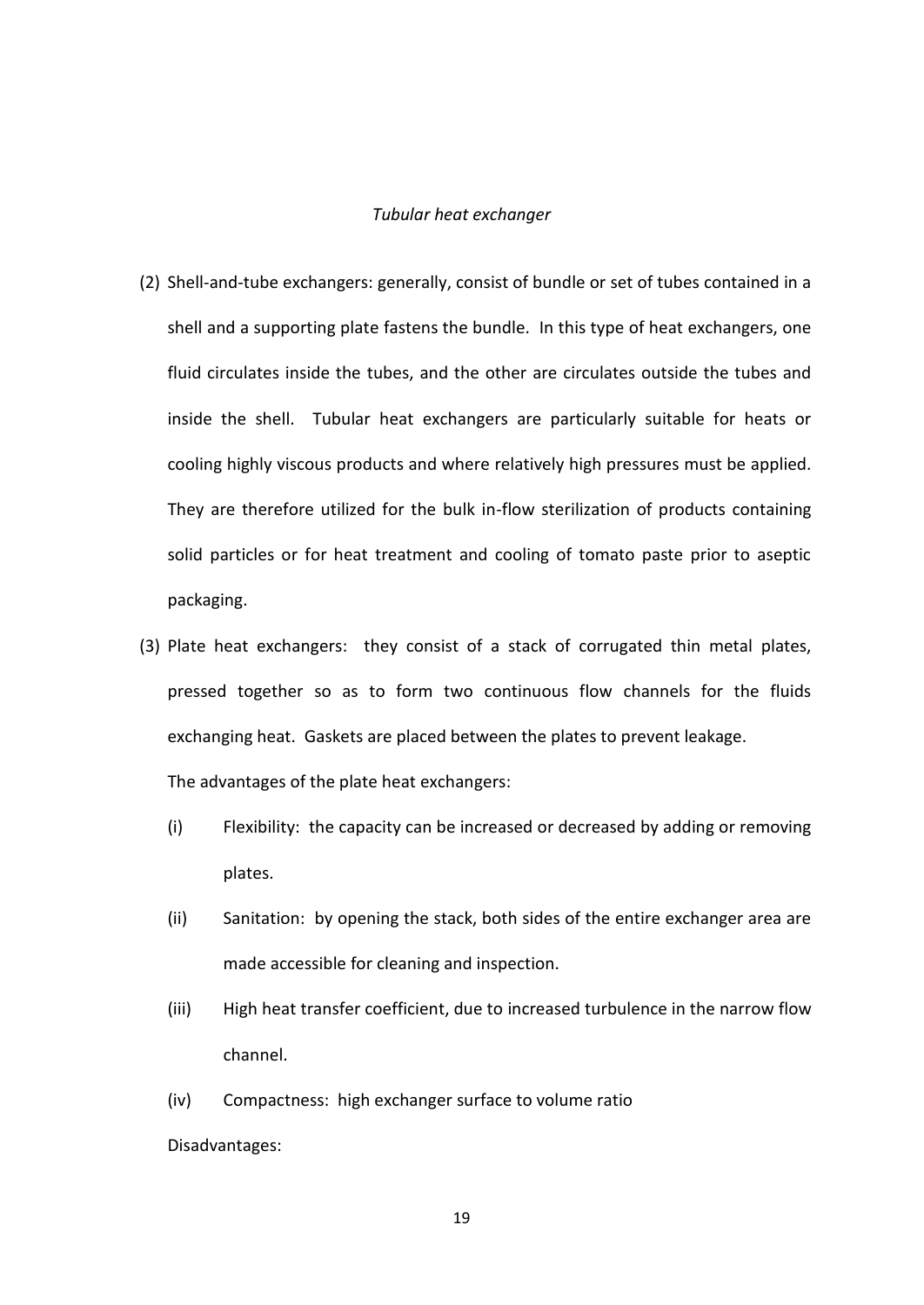- (i) The narrow size of the flow channels results in high pressure drop.
- (ii) It limits its use to low viscosity fluids not containing large suspended particles.
- (iii) It needs gaskets.



(4) Scraped surface heat exchangers: They consist of a jacketed cylinder equipped with a central rotating dasher with scraping blades. They can be horizontal or vertical. The product is fed into the cylinder. The rapidly  $(600 - 700.$  rpm) rotating dasher spreads, scrapes and moves the products as a film over the wall. The heating and cooling fluid is fed into the jacket. Scraped surface heat exchangers are used for heating and cooling highly viscous fluids and for slush-freezing.



*A scrape surface heat exchanger*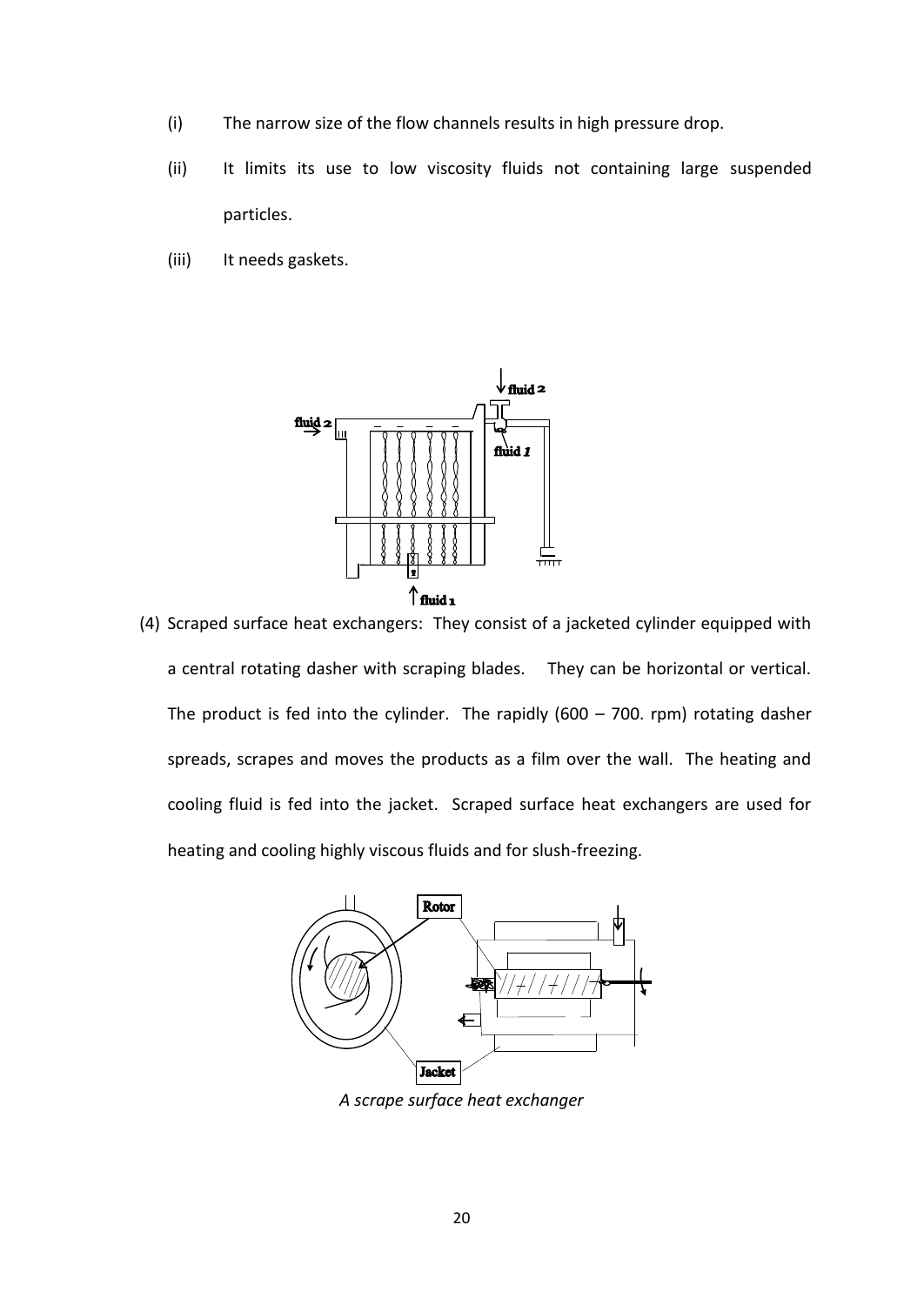Order forms of exchange by definition are: heating vessels, cooking kettles, microwave heating, ohmic heating, etc.

### **Food Packaging**

Packaging is an important aspect of the food manufacturing process. Since its main purpose is the preservation of food over a long period of time, foods are packaged in container. The main function of a container is that of containing the food, also, it provides protection against possible physical chemical and microbial deterioration. Historically, foods were preserved in different types of container made of wood, metal, or glass.

# *Functions of Packaging*

- 1. *Containment*: One of the primary and obvious objectives of the package is to contain the product. This is essential for the efficient transportation, storage and distribution of the production. In addition, containment allows repartition of the product into portions of known weight or volume and facilitates stock-keeping and merchandising. The shape and dimensions of the package determine to a large extent the space requirement for storage, transportation and display.
- 2. *Protection and preservation*: By placing a more or less effective barrier between the food and the environment, the package protects the food from physical, chemical, microbial and microbial attack from the exterior and this has a decisive effect on the shelf life of the product. At the same time, the package protects the environment from the food, by preventing spillage, odor release, dust etc. In thermal processing, the package dictates the type of processing and vice versa. The package, be it a metal can, a glass jar or a plastic pouch, is expected to prevent recontamination of the thermal stabilized food inside. In recent years, packaging materials containing persevering substances have been developed, giving rise to a promising new area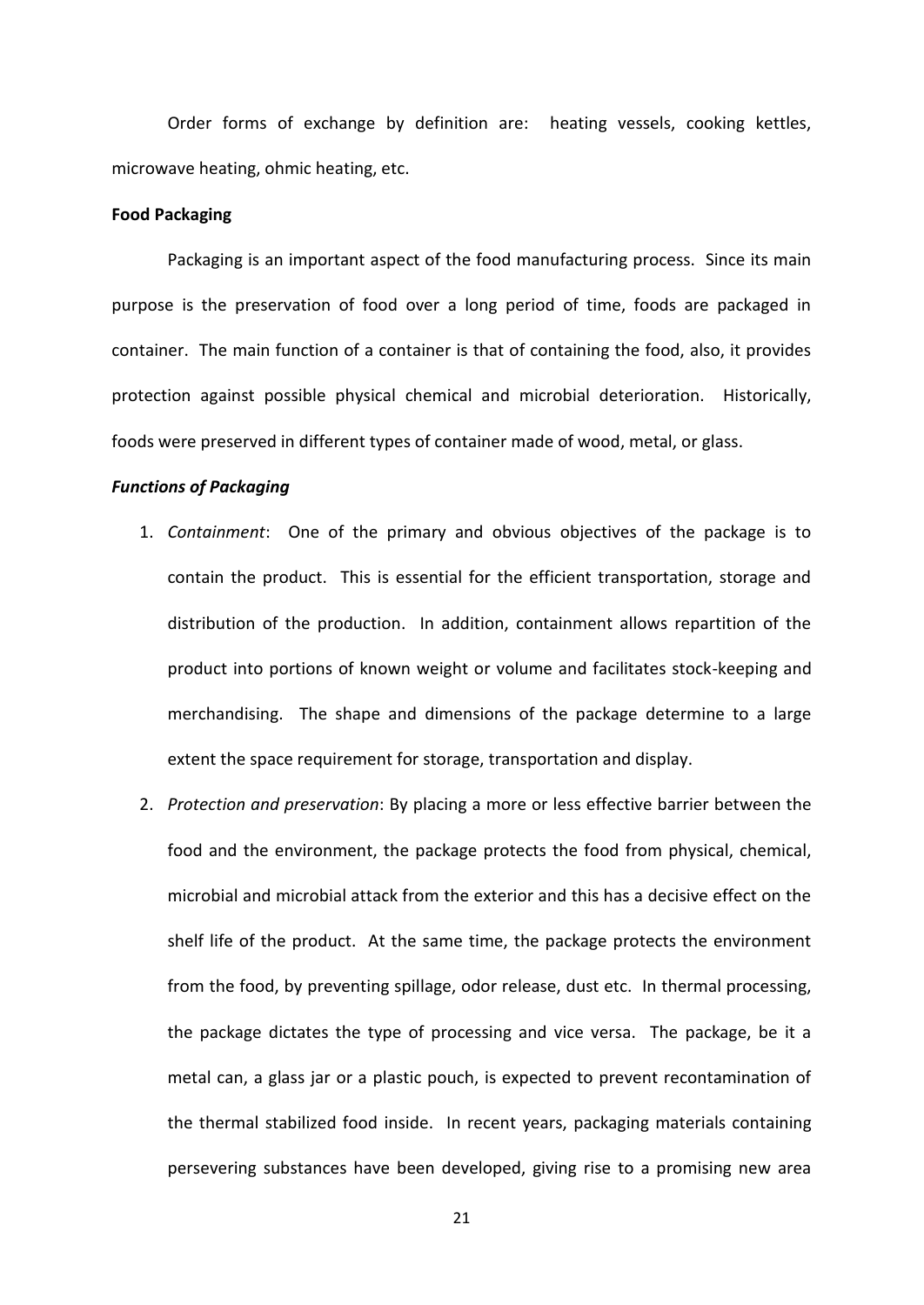known as "active packaging". Also, packaging materials with specific transport properties are the key factor in the preservation method known as the "modified atmosphere" technique.

- 3. *Convenience*: Convenience has long been and continues to be among the chief 'selling' attributes of foods and packaging contributes considerably to the convenience factor, in many ways. Adapting the size of the package to the needs of particular consumer group. (family size, individual, special sizes of food service delivery, etc.) is one of the steps taken by industry to enhance product convenience through the package. Pressurized packages (for whipped cream), aerosols (for coating, flavouring, oiling, etc.), easy-open and/or re-sealable packages, package that can serve as heating utensils as plates, cups, bowls etc. from which the food can be eaten or drunk directly are among the convenience-driven developments of packaging technology.
- 4. *Communication*: the quantity of information printed on a food package has been increased constantly. In addition to text and graphics serving the purpose of product and brand identification and product promotion, the printing usually includes essential data such as list of ingredients, nutritional data, production date and/or a limit date for selling, price, a barcode and information needed for product traceability.

# *Levels of packaging*

(i) *Primary package*: This is a package in direct contact with the food. It is the package in which a unit of the product is presented to the retail market. Examples of primary packages are: can of milk, wrap of dodo ikire, bag of beans, etc.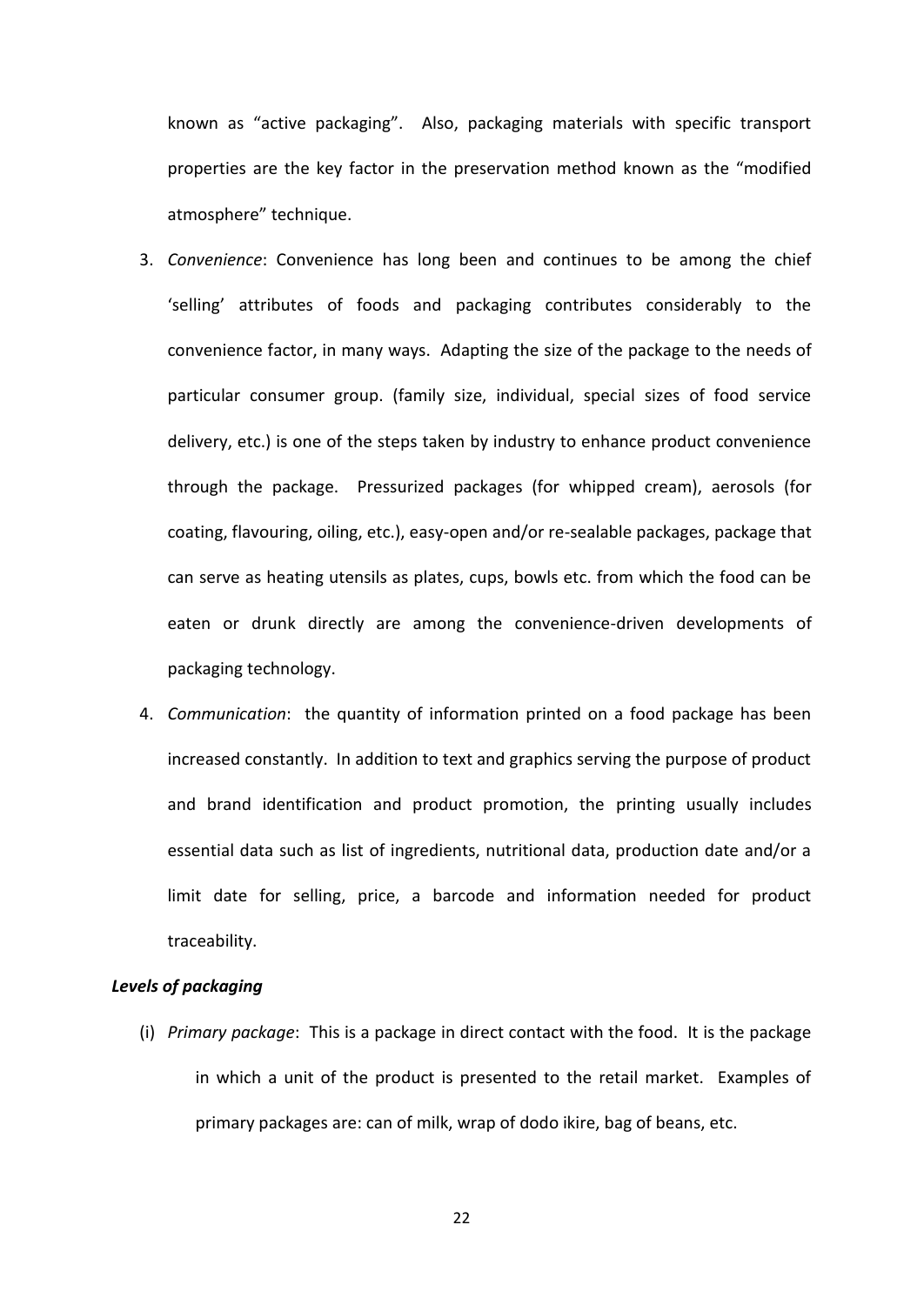- (ii) *Secondary package*: A number of primary packages are usually contained in an outer package for transportation, storage and delivery is called secondary package. Examples are can of milk in a carton box containing dozen(s).
- (iii) *Tertiary package*: This is a number of secondary packages collated into a 'lot'.

# *Packaging Methods*

Packing can be done either manually or mechanically which in turn could be either systematic or random. Filling can be done by count or by weight.

- (i) *Manual systematic packing*: Here there is a certain pattern adopted so that the maximum volume is utilized fully. Normally, systematic manual packing is filled by count. The best example is the packing of orange and pear.
- (ii) *Mechanical systematic packing:* This is a semi-automated method. It is like a carton of trays are on the other. The worker shifts the tray of fruit into a frame, then presses the pedal below and the tray drops gradually in the carton or box. Another method is by vacuum. This is the system used in packing eggs.
- (iii) *Manual Random packing:* The random packing is sometimes called volume packing. So in manual random packing, there is no particular pattern adopted. The fruits are filled by count or weight randomly until the volume is fully occupied.
- (iv) *Mechanical Random or Volume packing:* This consists of filling the carton, can or even bag by count or weight and then vibrating the container mechanically so that the fruits settle down and utilize the maximum volume.

# *Packaging Materials*

A great variety of materials are used for packaging foods. According to the function they carry out, these materials can be classified as containers used in transportation and containers use for sale and the consumer. Container for transportation protect the food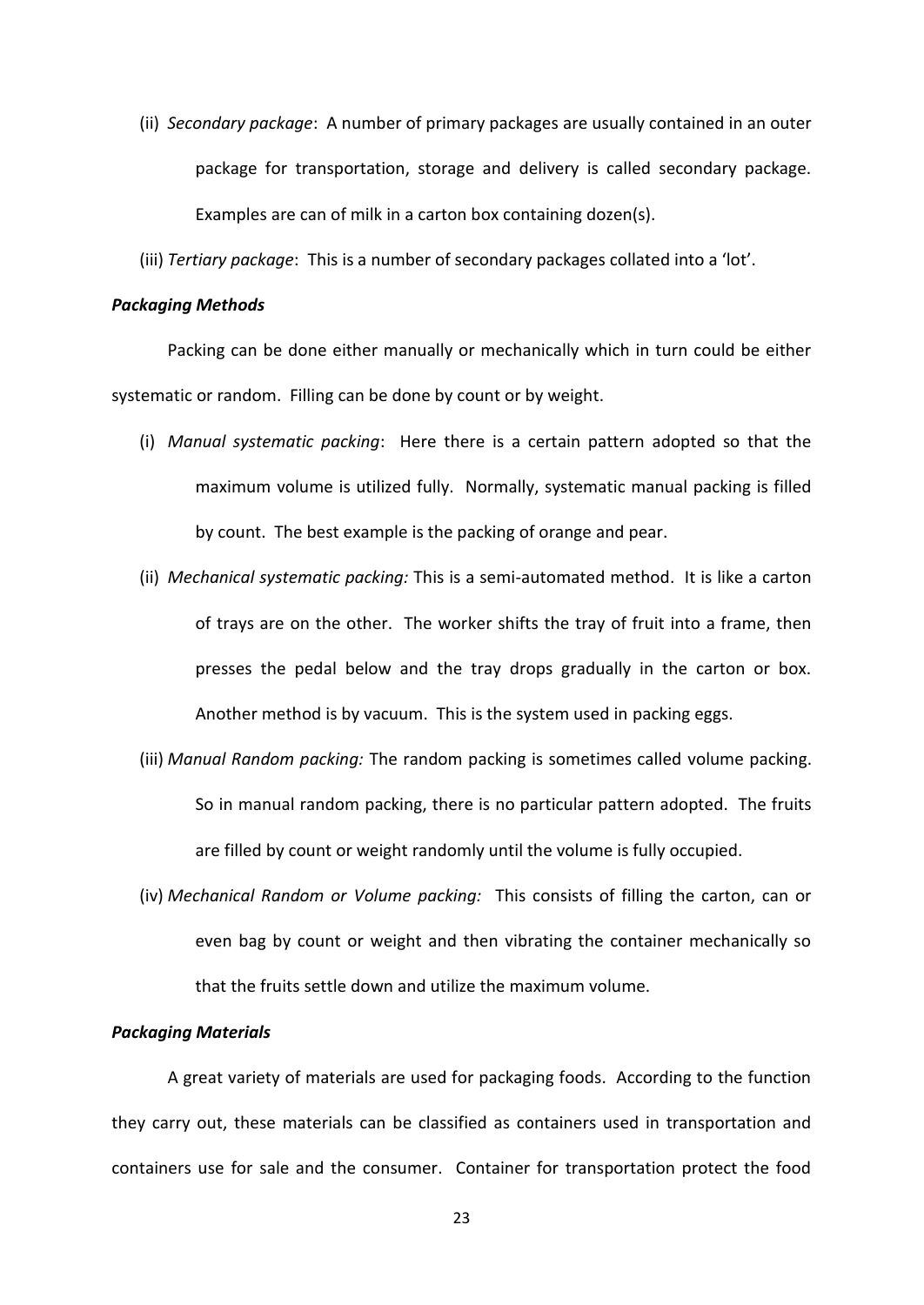during its transport and distribution, as in the case of wooden and metal boxes, barrels, drums, and bags, among others. Containers for retail sale to consumers are those that contain the product in small quantities, and in addition to protecting the food, they also provide information about its content, as it in the case of glass bottles, plastic containers, trays, bags and wrapping.

#### *Metals*

Metal containers offer the advantage of superior mechanical strength, impermeability to mass transfer and to light, good thermal conductivity and resistance to relatively high temperature. In production of metallic containers, steel and aluminum are generally used. These types of materials are used in the canning of foods and drinks. Due to their resistance to high temperatures, steel and aluminum are suitable materials for the pasteurization and sterilization processes of packed products. On the other hand, this type of materials do not allow visualization of the internal contents, usually heavy, which can increase the cost of transportation and corrosion can also be present (internal and external).

A steel sheet with low carbon content constitutes the tin used in containers with a thickness from 0.15mm that is covered with a tin layer on both sides, with the purpose of avoiding corrosion and to avoid the transfer of metals into the food, tin sheets are recovered with a polymeric lacquer film. Aluminum has same function as the steel but higher in weight.

## *Glass*

Glass is a material that is often used in the manufacture of food containers. The advantages of glass as a packaging material are: transparence (to light and microwaves), inertness, impermeability, rigidity, thermal resistance, reused ability and general consumer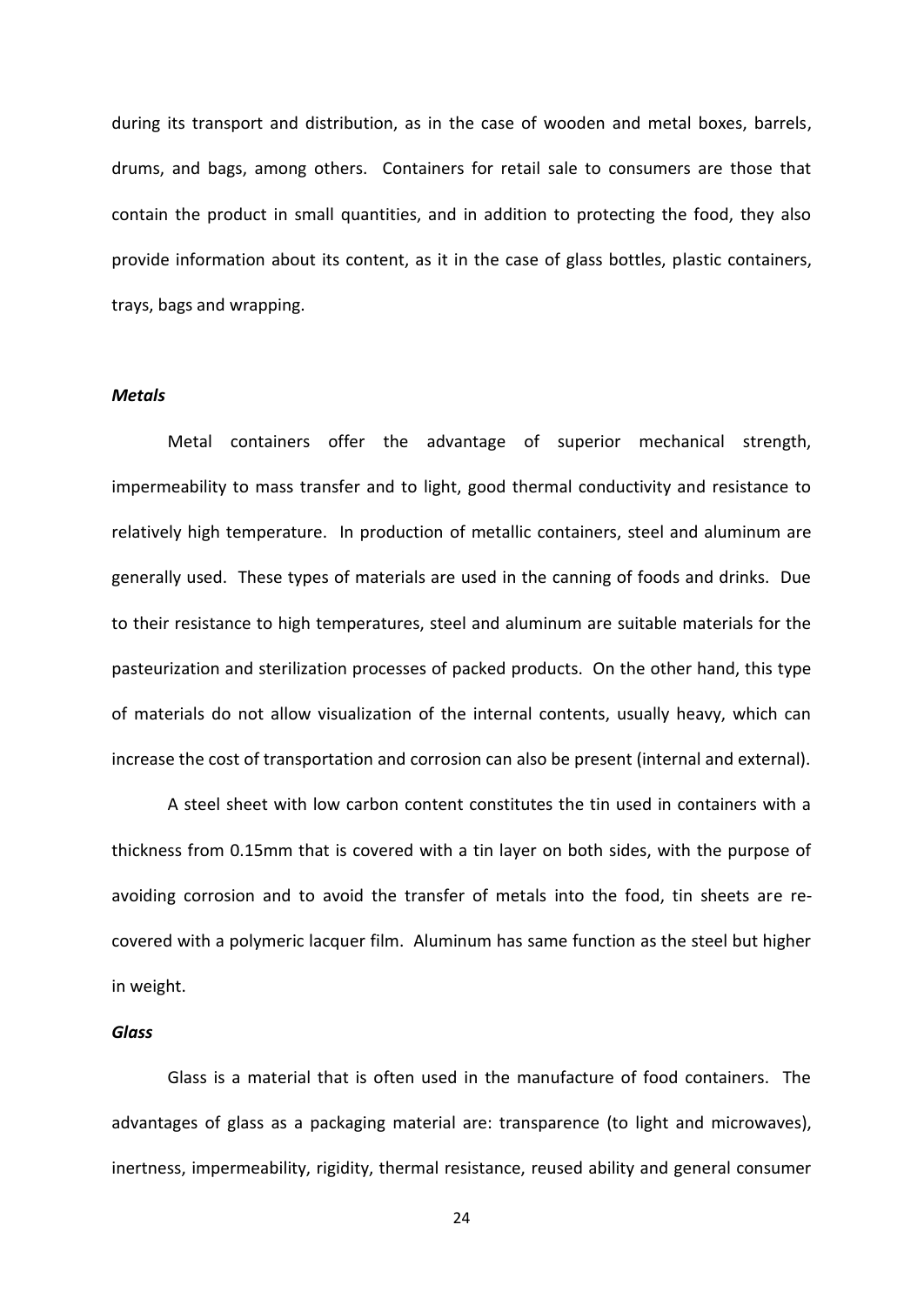appeal. Its disadvantages are fragility and weight, because glass containers are transparent to light, photochemical reactions can cause deterioration of the food. For this reason, coloured glass is sometimes used, as in the care of amber bottler used for bottling beer or green bottles that are used for wine. Because glass is resistant, there is need to avoid sudden thermal crashes. Heating should be carried out slowly. In practice, many foods are packed in glass containers, such as milk, beer, wine, nonalcoholic beverages, sauces, vinegar, pickles and fruit juices, etc.

#### *Wood*

Wood is a material that has been used in production of boxes and pallets that are generally used when a high grade of mechanical protection in transport and storage of food product, is necessary. However, recently, boxes and used in the transport and storage of fruits and vegetables are being manufactured from plastic, which has caused a lower use of wood.

#### *Paper, Cardboard and Plant Tissues*

Paper is made from wood and is a very often used material in food packaging in the form of cardboard, laminate and corrugated cardboard. Its cost is low in comparison with other materials, it has a good rigidity, and it can be printed on. On the contrary, paper is very sensitive to humidity, and environmental humidity can affect it negatively. Used paper can be recycled, though not advisable to wrap food with recycled paper products.

Cardboard is usually used in the production of boxes and can be of different quality depending on the product that will be contained in the package. If fatty or wet foods will be contained in the package, the cardboard can be covered with wax or polymers. Cardboard is used in manufacture of trays for eggs and fruits carton for used for products that are already packed, canned or bottled in other materials.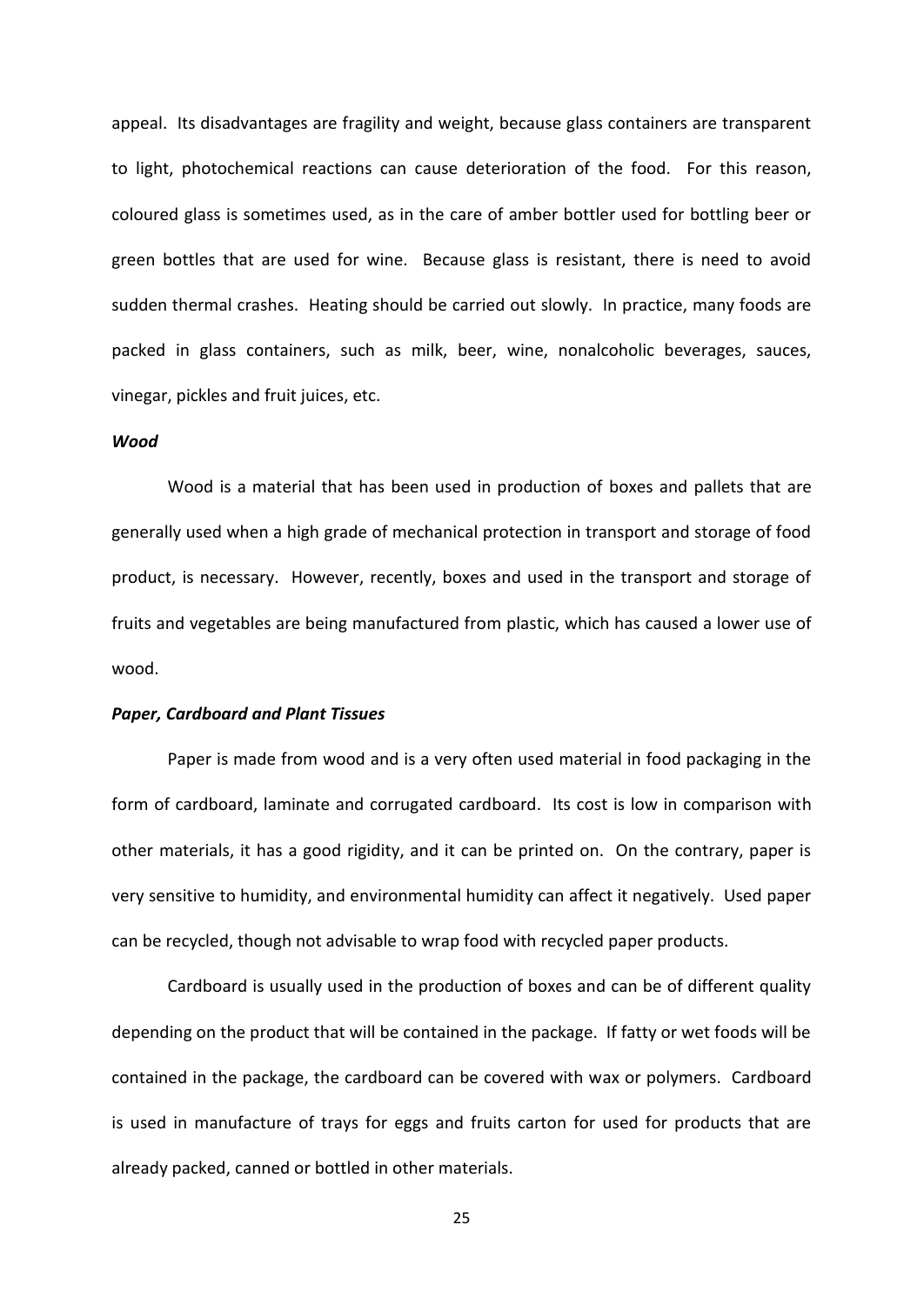Tissue manufactured with jute and cotton are also used in food packaging. Jute is usually used in the production of bags to store and transport bulk foods, as in the case of sugar, grains, flour, salt, etc.

# *Polymers*

Polymers are materials that are more and more often being used in food packaging, substituting other types of materials. Their advantages include; shape versatility and wide spectrum of properties. However, depending on the polymer type, the possibility of interactions with food may exist and contamination of the food may occur. Polymers are quite impermeable to gases, water vapour, and oxygen. Most Polymers are thermoplastic, which indicates that they are able to be thermo sealed. Polymers are used in the production of flexible films, that is, for those to which some substance can be added to confer specific properties. Flexible films adapt to the form of the contents, allowing for more space during storage and transport.

# **Food Quality Control**

# *1. Effect of Evaporation on food Quality*

#### *(a) Thermal Effects*

During evaporation, foods are susceptible to thermal damage, depending on the timetemperature profile of the process; following are some examples of thermal damage types associated with evaporation:

- (i) Non-enzymatic (maillard) browning
- (ii) Induction of 'cooked taste' in fruit juice
- (iii) Loss of carotenoid pigments (e.g. lycopene in tomato juice)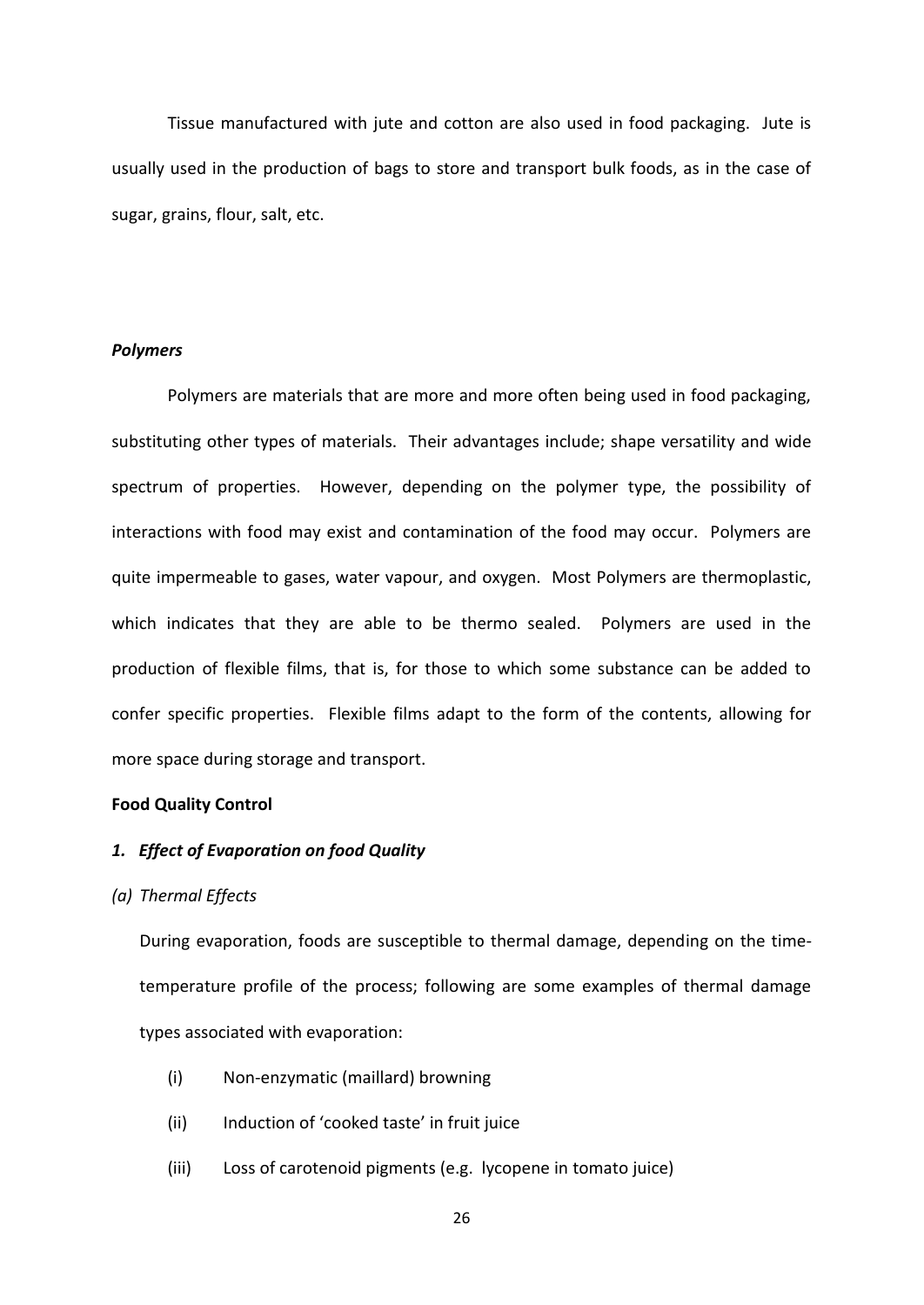# (iv) Protein denaturation (milk)

The rate and extent of browning discoloration is concentration dependent. As the concentration of the food increases during evaporation, so does its sensitivity to high temperature. This type of quality loss is common almost to all fruit juices and particularly to citrus products. Loss of 'fresh' taste and induction of 'cooked taste' is common to most fruit juices and particularly to tomato, citrus, apple and grape juices. Some cooked taste in tomato concentrates to be used as such is not objectimable. However, if the concentrate is to be reconstituted as tomato juice by dilution with water, cooked taste is considered a defect. Cooked taste is due to the formation of precursors of dark pigments in nonenzymatic browning.

#### *(b) Loss of Volatile Flavour Components*

A certain proportion of the desirable volatile components, known as the 'aroma', 'fragrance' or 'essence' are lost when fruit juices or coffee extract are concentrated by evaporation. The extent of aroma loss depends on the volatility of the flavor substances in relation to that of water.

# *Classification of Fruit Aromas:*

- (i) High volatility aromas: These are practically lost completely when only 15% of the juice has been evaporated i. e. apple aroma.
- (ii) Medium volatility aromas: These are lost almost completely when 50% of the juice is evaporated i.e. plum, grape.
- (iii) Low volatility aromas: These are lost to the extent of about 80% when 50% of the juice is evaporated i.e. peach, apricot
- (iv) Very low volatility aromas: These are of which  $60 70\%$  or less are lost when 50% of the juice is evaporated.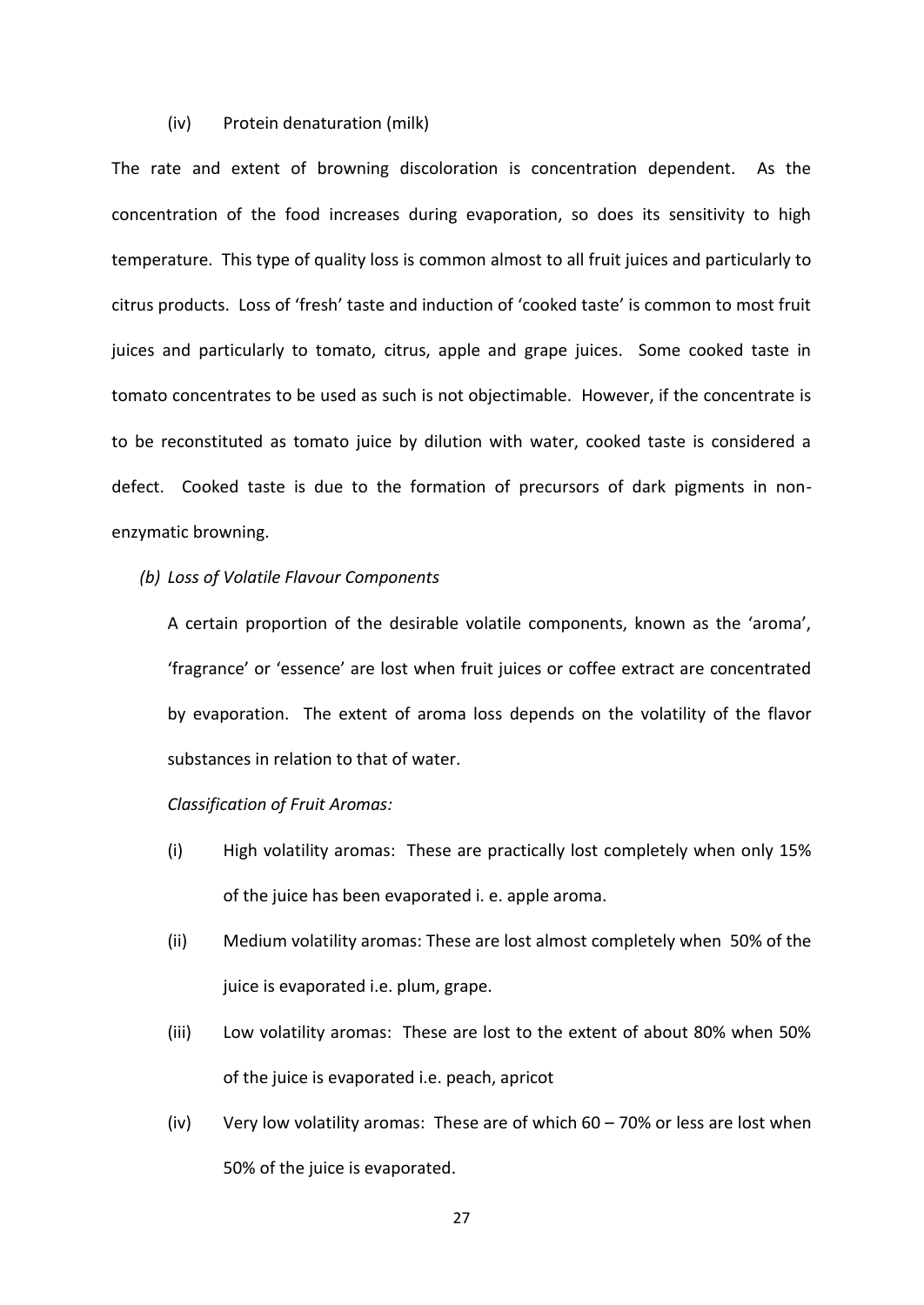Natural aromas are complex mistures of volatile organic compounds (alcohols, aldelyders, ketones, esters, phenolic substance, terpanes, etc. The different components of a given aroma do not have the same volatility. During evaporation, some components are lost to a greater extent than others. Loss of volatiles is not always undesirable. The process of 'deodorization', applied sometimes to milk and cream consists of partial removal of objectionable odorous volatiles by vacuum evaporation.

#### *2. Effect of Frozen Storage on Food Quality*

Frozen storage, even at fairly low temperature does not mean the absence of deteriorative processes. On the contrary, frozen foods may undergo profound quality changes during frozen storage. While the rate of reactions is generally slower in frozen foods, the expected shelf life and therefore the time available for the reactions to take place, is long. Some of the frequent types of deterioration in frozen foods are protein denaturation resulting in toughening of muscle foods, protein-lipid interation, lipid oxidation and oxidative changes in general (e.g. loss of some vitamins and pigments).

A large number of commodities change in chemical composition and sensory characteristics. Logically, lower storage temperature always results in higher quality; while storage time reduce food quality i.e. loss of a certain vitamin, loss of colour loss of organoleptic score.

Mass transfer phenomena during frozen storage (oxygen transfer, loss of moisture) may be a major cause of quality loss. The quality of packaging is therefore, particularly important in frozen foods. Another type of change in frozen foods during storage is the process of recrystallization. Smaller crystals are more soluble than large one. Equally, small ice crystals have a lower melting point than large one. Consequently, if the storage temperature undergo fluctuations, small ice crystals may melt and then solidify on the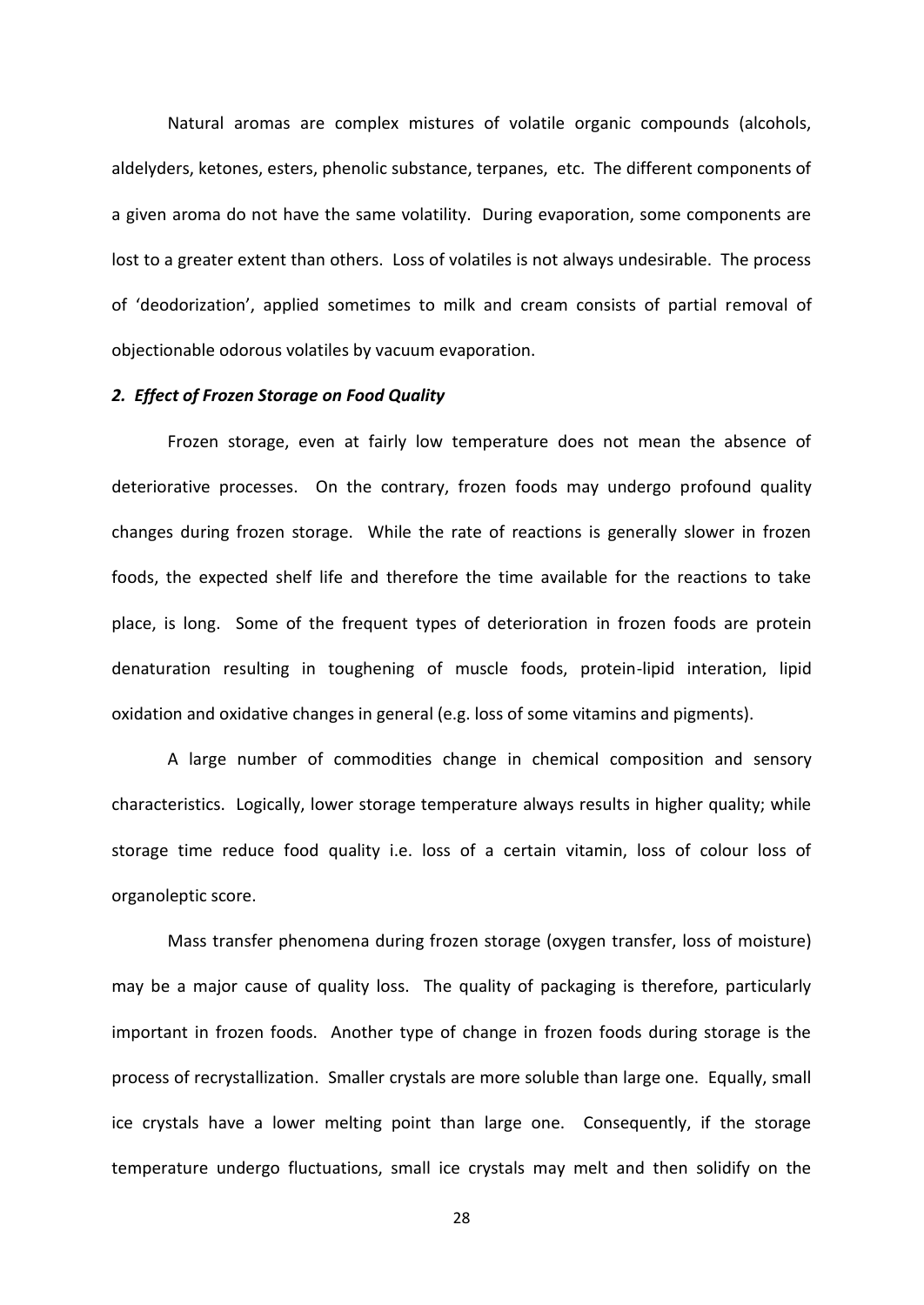larger crystals. Recrystallization is particularly objectionable in ice cream, where conversion of small ice crystals to large ones results in loss of the smooth, creamy texture. The remedy is, of course, avoiding temperature fluctuation during storage as much as possible.

# **Heat and Cold Preservation of Foods**

Food preservation refers to methods used for keeping food from getting spoilt. \food spoilage is any adverse change that makes food unfit for human consumption and this process can be due to chemical and physical changes; for example, browning and bruising, growth of unwanted pathogenic microorganism and infestation by insects or other pests. Generally, human food consists of resources of either plant or animal origin, which cannot be kept after harvest or slaughter and starts deteriorating rapidly.

### *Methods of Food preservation*

Ensuring that harvested commodities are alive with sustained chemical and respiration processes and the need to maintain moisture content and quality of produce during storage and to reduce disease are very important steps in post harvest storage.

Extension of shelf life of foods can be carried out using refrigeration and freezing (cold), canning, drying and dehydration, smoking (heat), others are film packaging, chemical or food additives, forced-air cooling, modified/controlled atmospheric storage, irradiation and high-pressure food processing.

(A) Cold preservation: Refrigeration is the cooling of space and/or material below the general environmental temperature. It is applied to food material for the purpose of preservation. Refrigeration is used to extend the useful life of fresh and processed food that is required to be stored or transported from one place to another. The first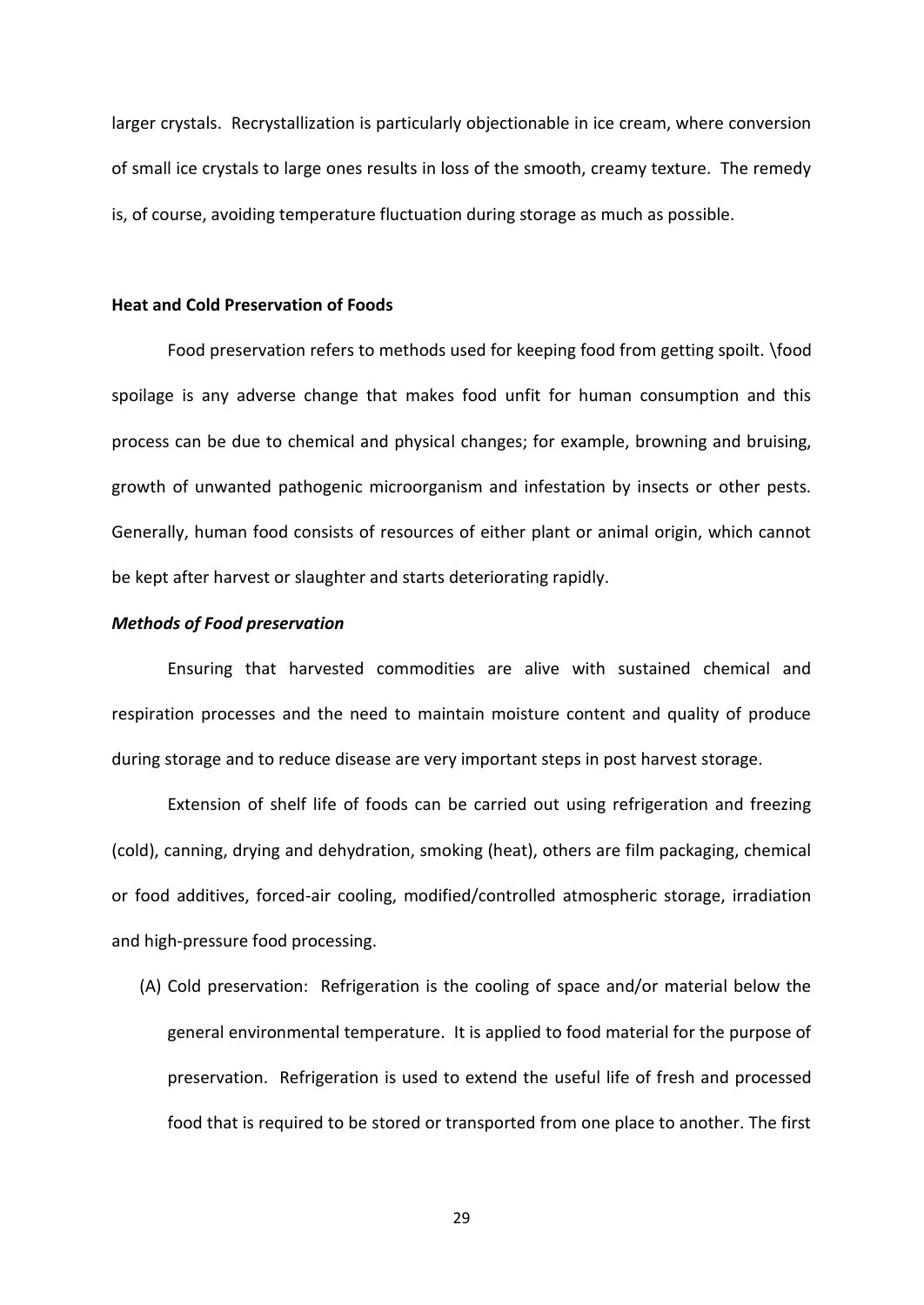patent for mechanical refrigeration was issued in 1934 in Great Britain to the American inventor Jacob Perkins.

Exposure of microorganisms to low temperature reduces their rates of growth and reproduction. This principle is used in refrigeration and freezing. The microbes are not killed. In refrigerators held at  $5^{\circ}$ C, foods remain unspoilt. In a freezer at -5<sup>o</sup>C, the crystals formed tear and shred microorganisms. This may kill many microbes but some are able to survive, like salmonella spp. and streptococci. For these types of microorganisms rapid thawing and cooking are necessary. Deep freezing at -60 $\mathrm{^0C}$  forms smaller crystals and which reduces the biochemical activity of microbes.

Frozen foods have the advantage of resembling the fresh product more closely than the same food preserved by other techniques. Frozen foods also undergo some changes as freezing causes water in food to expand and tends to disrupt the cell structure by forming crystals. In quick freezing the ice crystals are smaller, producing less cell damage that if a product is frozen slowly. The quality of the product, however, may depend more on the rapidity with which the food is prepared and stored in the freezer than on the rate at which it is frozen.

Pre-cooling may be carried out using forced air, water, liquid and vacuum. Vacuum cooling is recommended for hydro cooling and liquid icing cannot be used for highly moisture-sensitive containers or produce. The rate of cooling, further storage, shipping conditions and capital and labour costs are determining factors in choosing any pre-cooling method for some plant products.

(B) Heat Preservation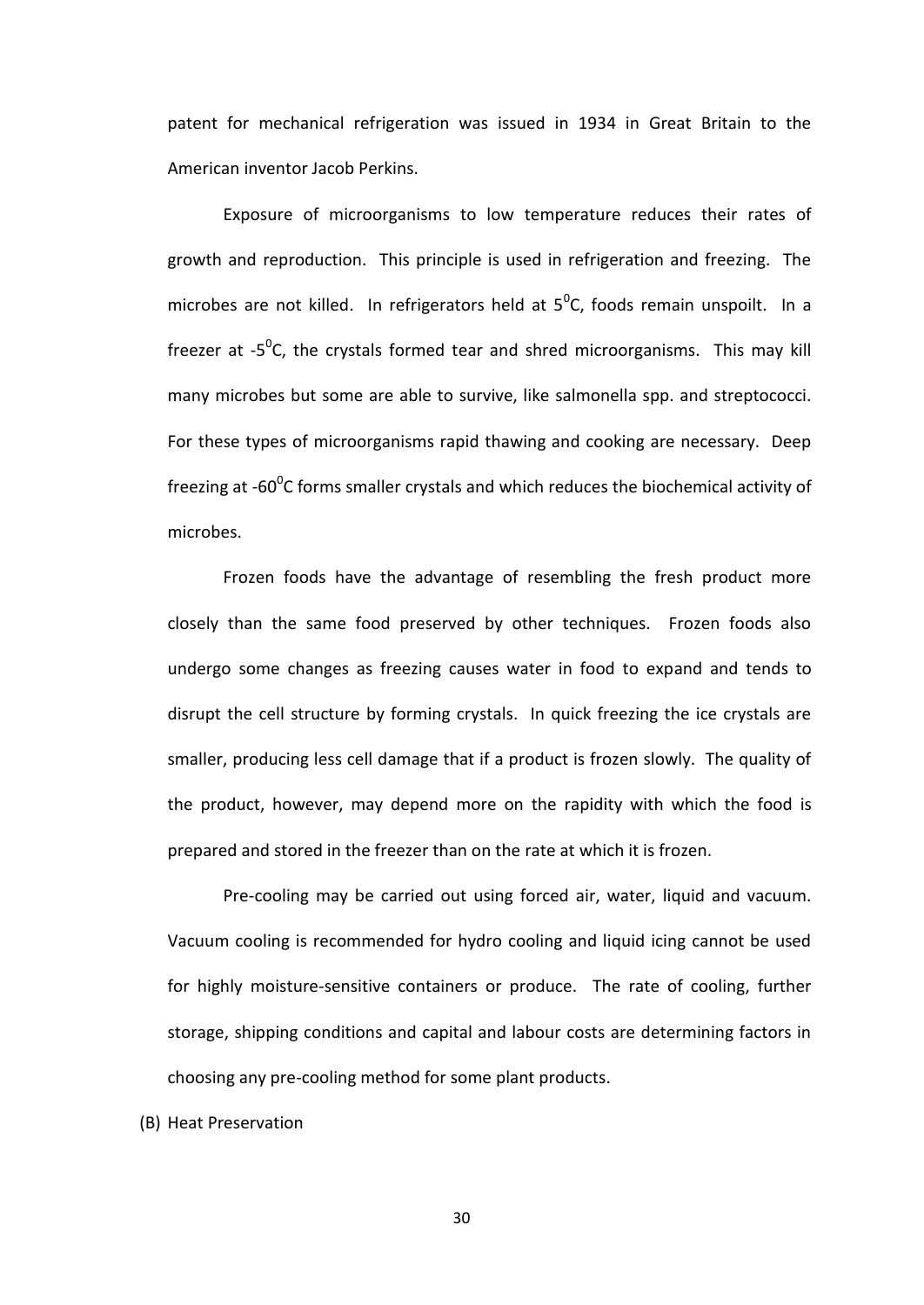- (i) Canning: The process of canning is sometimes called sterilization because the heat treatment of the food eliminates all microorganisms that can spoil the food and those that are harmful to humans, including directly pathogenic bacteria and those that produce lethal toxins. Most commercial canning operations are based on the principle that destruction of bacteria increases 10-fold for each  $10^0C$  increase in temperature. Food exposed to high temperatures for only minutes or seconds retains more of its natural flavor.
- (ii) Drying and Dehydration: The terms drying and dehydration are applied to the removal of water from food. To the food technologist, drying refers to natural desiccation, such as by spreading fruit on racks in the sun, and dehydration designated drying by artificial means, such as with a blast of hot air. However, fruit can be freeze dried by high vacuum maintained in a special cabinet containing frozen food until most of the moisture has sublimed. Removal of water offers excellent protection against the common causes of food spoilage. Microorganisms cannot grow in a water-free environment, enzyme activity is absent and most chemical reactions are greatly retarded.

Drying was used in ancient times to preserve many foods; vegetables, fruits, meat, fish and some other foods, the average moisture content of which may be as high 80%, may be dried to one-fifth of their original weight and about one-half of their original volume. The disadvantages of this method of preservation include the time and labour involved in dehydrating the food before eating. Furthermore, reconstituting the dried product may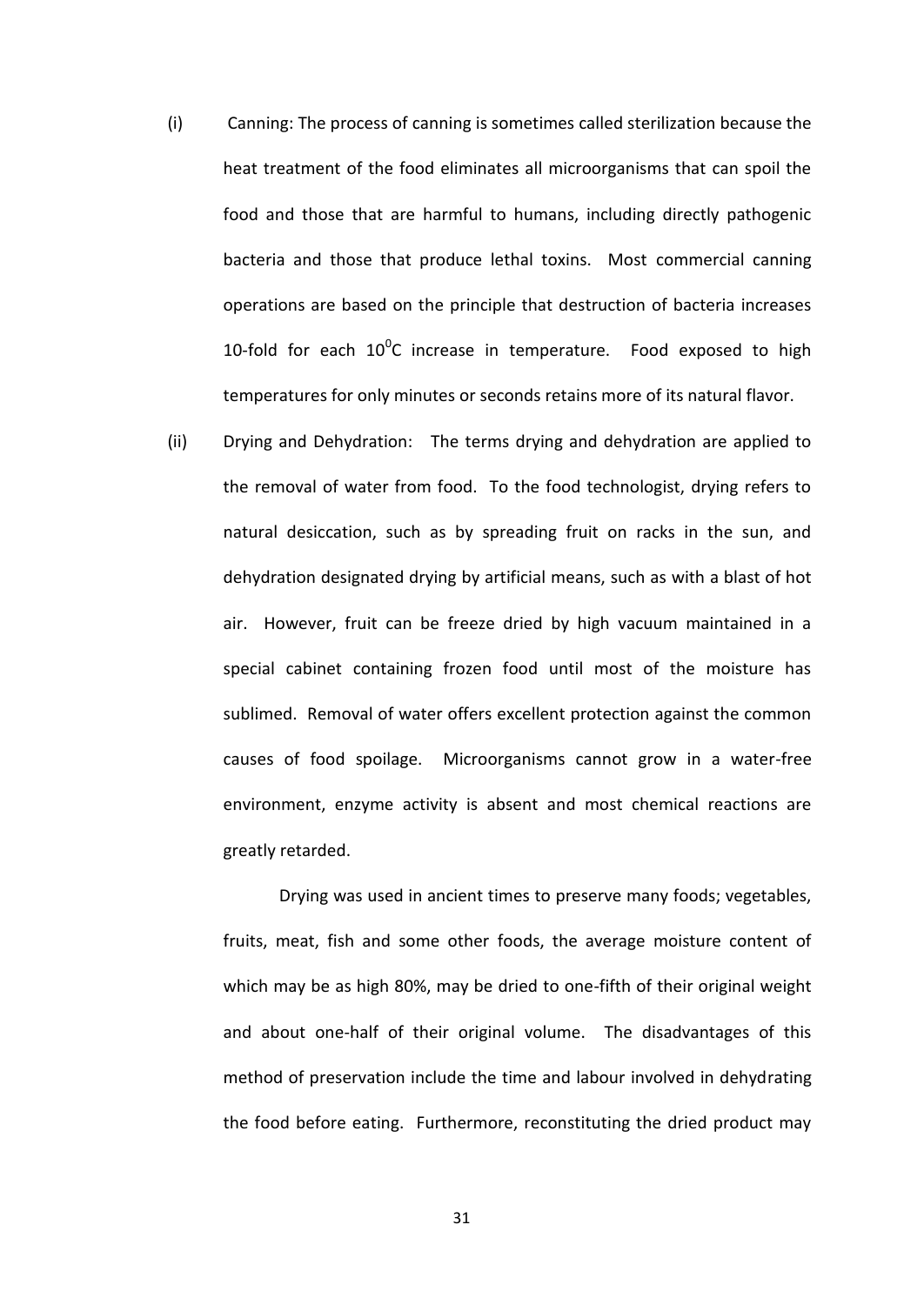be difficult because it absorbs only about two-thirds of its original water content and this process tends to make the texture tough and chewy.

(iii) Smoking: Smoking us used for preserving fish, meat, ham, sausage, maize cob, etc. The smoke is obtained by burning wood under a low draft. During the process of smoking, the and preservative action is provided by bactericidal chemicals like formaldehyde and creosote in the smoke and by the dehydration that occurs in the smoke house.

### (C) Others

(i) Packaging

Food packaging and appropriate storage is very useful in increasing shelf life of food products by slowing the growth of spoilage organisms, and reducing phsysico-chemical and biochemical degradation and biochemical degradation processes as well as maintaining the nutritional and sensory qualities of minimally processed plant foods. The use of modified atmospheres, gas flushing and vacuum packaging change the atmosphere surrounding of the food (e.g. fresh produce) in a such a way that the food's shelf life is extended. Vacuum packaging is normally used to remove air from a package's headspace and to a limited degree from the food itself to eliminate spoilage of the food by oxidation. Also, antimicrobial- packaging technology can be combined with lactic acid fermentation technology, making use of the hurdle concept to extend the shelf life of foods without refrigeration.

#### (ii) Chemical/Food additives

Salt, sugar and benzoate are widely used in the food industry; salt is a bactericidal agent that can be used to preserve fish or meat (pork), either as dry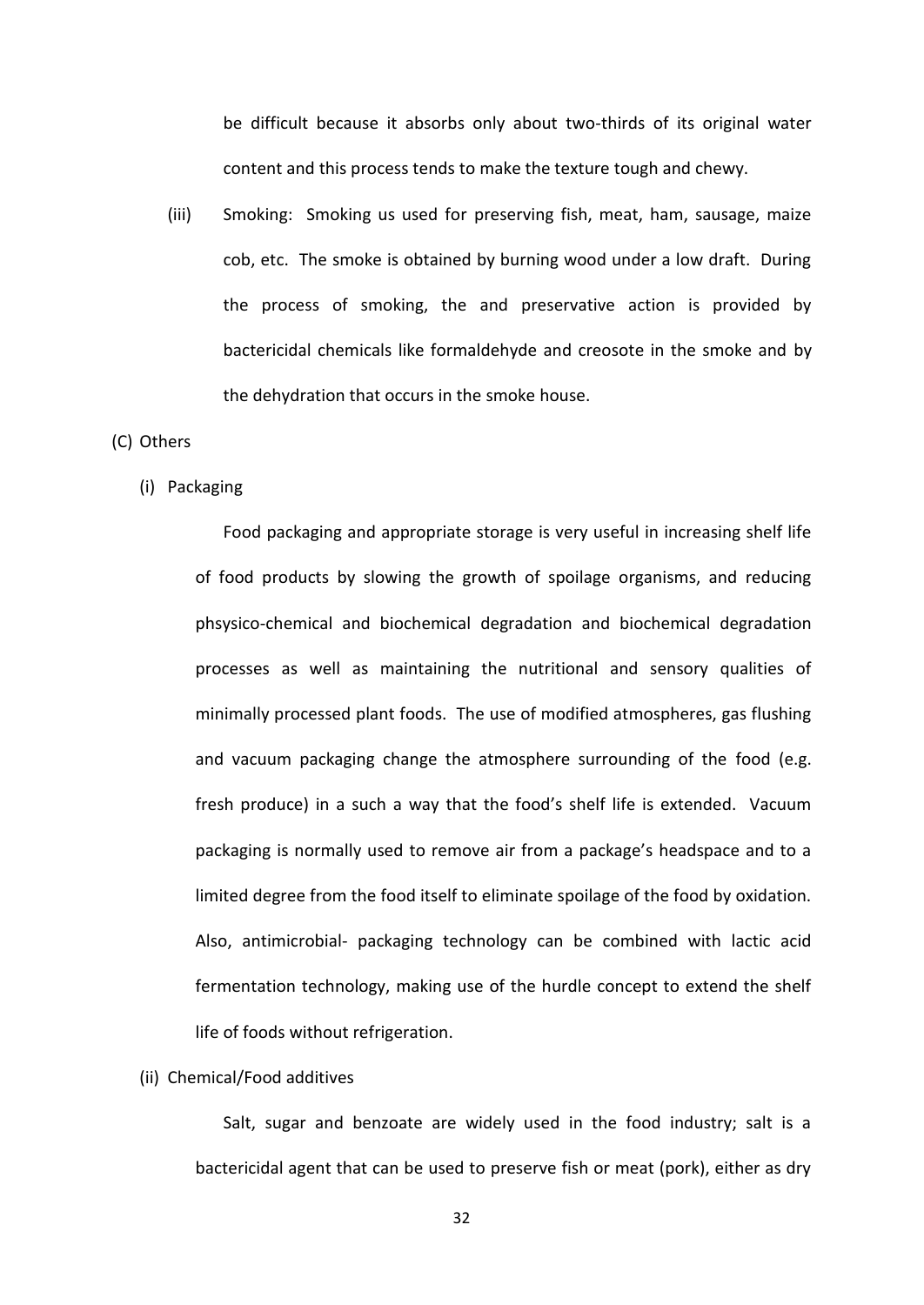salt or brine, while sugar is a major ingredient of jams and jellies. Sugar acts in much the same way as salt, inhibiting bacterial growth after the product has been heated. To ensure effective preservation, the total sugar content should at least make up to 65% of the weight of the final product. Other preservatives are sodium benzoate, calcium propionate, ash, sulphur dioxide, crude antioxidant extract from plants, etc.

#### (iii) Food irradiation

Food irradiation can help to reduce high rates of food losses, especially with respect to cereals, root crops and dried foods. Irradiation delays ripening of fruits and vegetables, inhibits sprouting in bulbs and tubers, disinfects grains, cereal products, fresh dried fruits and vegetables of insects, and destroys bacteria in fresh meats. Irradiation can extend the shelf life of several types of seafood stored at low temperatures and optimal radiation doses of 0.75 – 2.5kGy can extend storage life by  $2-6$  weeks at 0 -5<sup>o</sup>C.

# (iv) High-pressure

High-pressure treatment in a preservation method which does not involve high temperatures, and avoids undesirable alterations caused by thermal treatment of food such as vitamin loss, reduced bioavailability of essential treatment of food such as vitamin loss, reduced bioavailability of essential amino acids, lost of flavor and modification of taste and colour. Major advantages of using high pressure are inactivation of microorganisms and quality retention and shelf-life extension. High-pressure treatment is used for fruit jams, fruit juices, sauces, oysters and packaged cured ham.